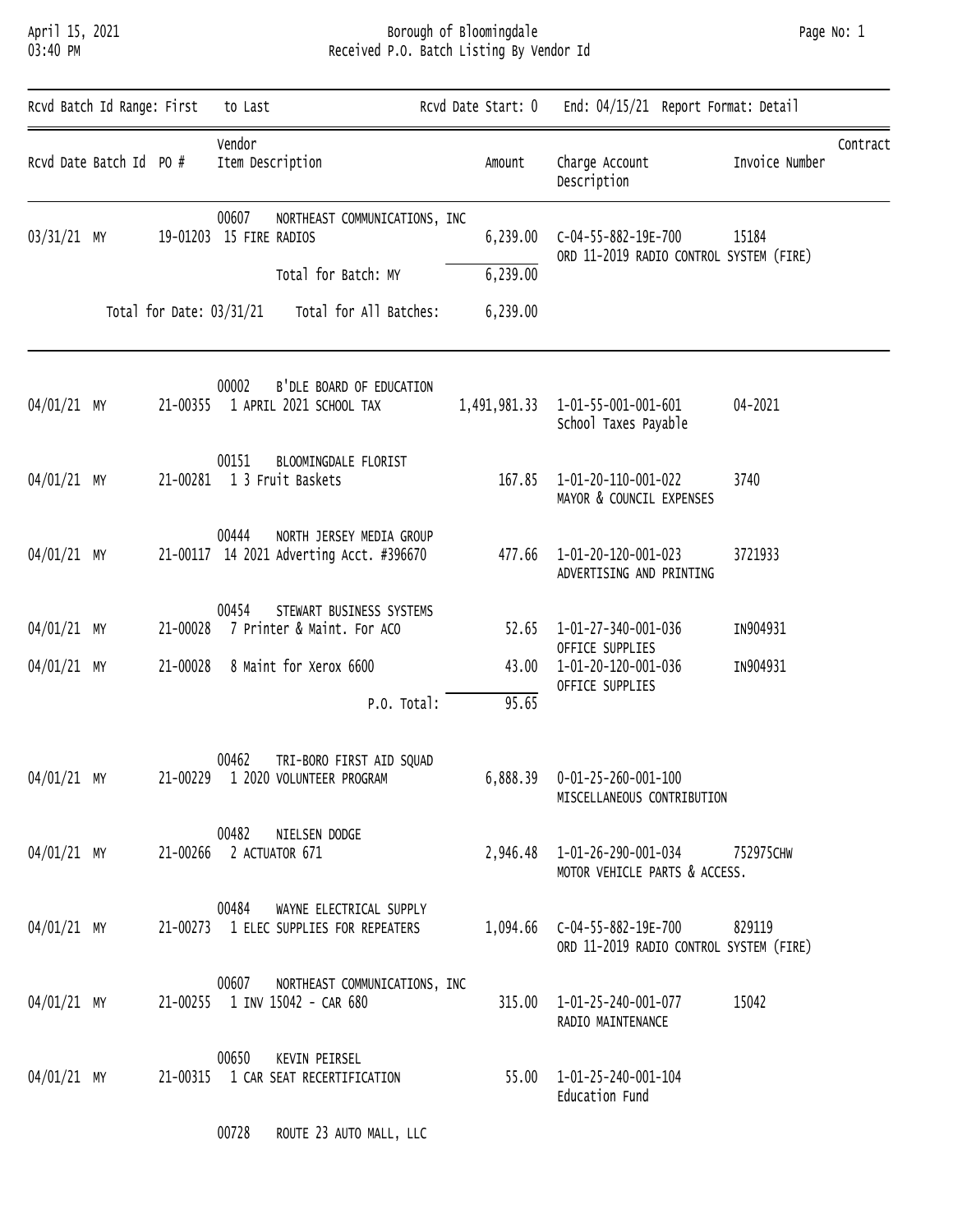### April 15, 2021 Borough of Bloomingdale Page No: 2 03:40 PM Received P.O. Batch Listing By Vendor Id

| Rcvd Date Batch Id PO # |          | Vendor<br>Item Description                                                   | Amount   | Charge Account<br>Description                                              | Invoice Number | Contract |
|-------------------------|----------|------------------------------------------------------------------------------|----------|----------------------------------------------------------------------------|----------------|----------|
| 04/01/21 MY             | 21-00265 | 5 2021 PARTS                                                                 | 56.71    | 1-01-26-290-001-034<br>MOTOR VEHICLE PARTS & ACCESS.                       | 719875         |          |
| 04/01/21 MY             | 21-00176 | 00737<br>BARRETT CONSTRUCTION<br>6 water bldg thermocouple                   | 107.34   | 1-09-55-512-001-203<br>CONTRACTED LABOR                                    | 21-1250        |          |
| 04/01/21 MY             | 20-00650 | 00753<br>EAGLE POINT GUN<br>1 #AE45A                                         | 2,138.85 | 0-01-25-240-001-085<br>AMMO & OTHER SUPPLIES                               |                |          |
| 04/01/21 MY             | 20-00650 | $\overline{\phantom{0}}$                                                     | 305.55   | 0-01-26-290-001-058                                                        |                |          |
| 04/01/21 MY             | 20-00650 | 3 #T223E                                                                     | 292.57   | OTHER SUPPLIES/SMALL TOOLS<br>0-01-25-240-001-085<br>AMMO & OTHER SUPPLIES |                |          |
| 04/01/21 MY             | 20-00650 | 4 AR15 MAGAZINES                                                             | 70.00    | 0-01-25-240-001-085<br>AMMO & OTHER SUPPLIES                               |                |          |
|                         |          | P.O. Total:                                                                  | 2,806.97 |                                                                            |                |          |
| 04/01/21 MY             | 21-00329 | 01051<br>MARK LIME<br>1 REIMBURSEMENT ADOBE SOFTWARE                         | 197.05   | 0-01-25-265-003-036<br>OFFICE SUPPLIES                                     |                |          |
| 04/01/21 MY             | 21-00329 | 2 REIMBURSEMENT ADOBE SOFTWARE                                               | 47.94    | 1-01-25-265-003-036<br>OFFICE SUPPLIES                                     |                |          |
|                         |          | P.O. Total:                                                                  | 244.99   |                                                                            |                |          |
| 04/01/21 MY             |          | 01147<br>LINA'S RESTAURANT<br>21-00354 1 SOUP AND SALAD LUNCHEON             |          | 303.00 T-19-56-107-001-102<br>SENIOR CENTER DONATIONS                      | 129517         |          |
| 04/01/21 MY             |          | 01217<br>VITAL COMPUTER RESOURCES<br>21-00214 1 POSTAGE FOR ASSESSMENT CARDS |          | 559.23  1-01-20-150-001-023<br>ADVERTISING & PRINTING                      | 78969          |          |
| 04/01/21 MY             |          | 01228<br>STOP N SHOP<br>21-00331 2 2021 supplies                             |          | 101.51  1-01-30-423-001-203<br>STAFF EXPENSES                              | 293677         |          |
| 04/01/21 MY             |          | 01232<br>PARTAC PEAT CORP.<br>20-00483 6 FIELD MAINT                         |          | 2,032.51 T-16-56-851-001-802<br>RECREATION PROJECT                         | 2021-40824     |          |
| 04/01/21 MY             |          | 01309<br>TRAFFIC SAFETY & EQUIP CO.<br>21-00290 1 pearl street signs         |          | 56.25  1-01-26-290-001-075<br>ROAD SIGNS                                   | 219657         |          |
| 04/01/21 MY             |          | 01323<br>PBM SUPPLY COMPANY<br>21-00233 2 PARTS FOR SALTERS                  |          | 390.55 1-01-26-290-001-034<br>MOTOR VEHICLE PARTS & ACCESS.                | 29097          |          |

01377 R & M HARDWARE CO.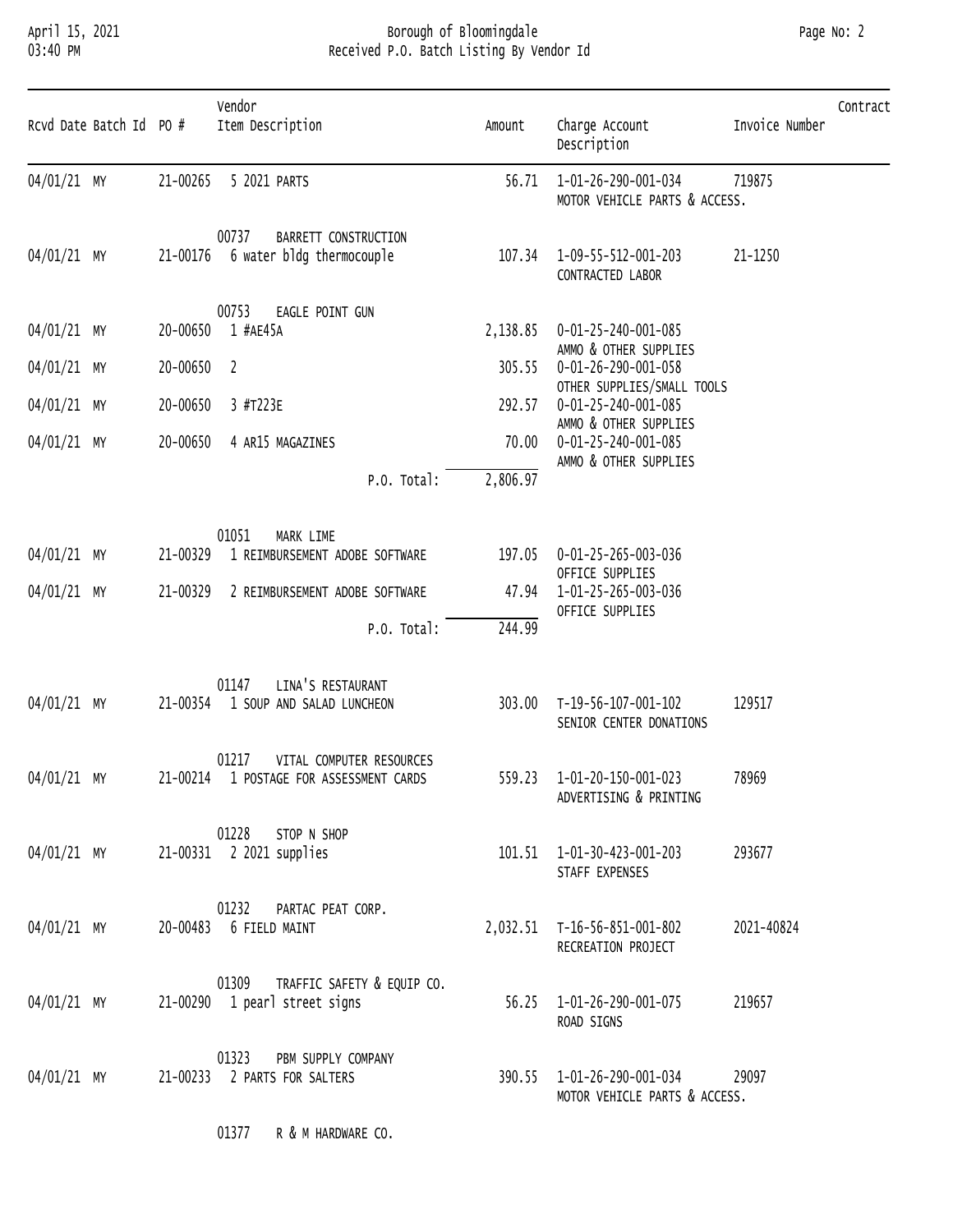# April 15, 2021 Borough of Bloomingdale Page No: 3 03:40 PM Received P.O. Batch Listing By Vendor Id

| Rcvd Date Batch Id PO # |  | Vendor<br>Item Description                                                        | Amount   | Charge Account<br>Description                                           | Contract<br>Invoice Number |
|-------------------------|--|-----------------------------------------------------------------------------------|----------|-------------------------------------------------------------------------|----------------------------|
| 04/01/21 MY             |  | 21-00094 9 sponge                                                                 | 17.98    | 1-01-26-310-001-024                                                     | D104033                    |
| 04/01/21 MY             |  | 21-00094 10 key master pad                                                        | 20.33    | CLEANING & MAINTENANCE<br>1-01-26-310-001-024<br>CLEANING & MAINTENANCE | B66527                     |
|                         |  | P.O. Total:                                                                       | 38.31    |                                                                         |                            |
| 04/01/21 MY             |  | 01477<br>CINTAS FIRE PROTECTION<br>21-00269 1 3 EXTINGUISHER                      | 330.00   | 1-01-25-265-001-038<br>NEW EQUIPMENT                                    | OB61232704                 |
| 04/01/21 MY             |  | 01852<br>PASSAIC COUNTY POLICE ACADEMY<br>20-01146 1 RANDOM DRUG TESTS            | 90.00    | 0-01-25-240-001-104<br>Education Fund                                   |                            |
| 04/01/21 MY             |  | 01931<br>NJ MEDICAL EXAMINERS OFFICE<br>21-00349 1 10/23 DRUG TESTS               | 90.00    | 0-01-25-240-001-055<br>CONTRACT & LEASES                                |                            |
| 04/01/21 MY             |  | 01970<br>CITY FIRE EQUIPMENT, INC.<br>21-00250 1 inspec                           | 194.00   | 1-01-26-310-001-024<br>CLEANING & MAINTENANCE                           | 195986                     |
| 04/01/21 MY             |  | JIMMY'S WORK WEAR<br>02039<br>21-00020 11 2021 CLOTHING descafano                 | 29.99    | 1-01-26-290-001-043<br>UNIFORMS                                         | <b>BFOU</b>                |
| 04/01/21 MY             |  | 02094<br>WAYNE TRANSMISSION INC.<br>21-00287 1 INV 646 CAR 689                    | 2,485.53 | 1-01-25-240-001-026<br>MAINTENANCE OF OTHER EQUIP.                      | 646                        |
| 04/01/21 MY             |  | 02120<br>FIRE & SAFETY SERVICES<br>21-00257 1 PARTS FOR FIRE                      |          | 484.91  1-01-25-265-001-024<br>MOTOR VEHICLE PARTS                      | I021-01296                 |
|                         |  | 02175 SECURITY SYSTEM SOLUTIONS LLC<br>04/01/21 MY 20-00993 1 alarm system at dpw |          | ORD 22-2020 ALARM SYSTEM DPW                                            |                            |
|                         |  | 02325 ACTION DATA SERVICES, INC.<br>04/01/21 MY 20-01310 11 1095c 1094c filing    |          | 2,163.88  0-01-20-130-001-226<br>PAYROLL SERVICES                       | 566                        |
|                         |  | 02334 DRAGER, INC.<br>04/01/21 MY 21-00190 1 ALCOTEST CERTIFICATION               |          | 179.00    G-01-41-745-001-301<br>Drunk Driving Enforcement Pgm          |                            |
|                         |  | 02544 ONE CALL CONCEPTS<br>04/01/21 MY 21-00049 3 2021 services                   |          | 49.33 1-09-55-501-001-076<br>TELEPHONE CHARGES                          | 1015059                    |

02592 LPS CORP.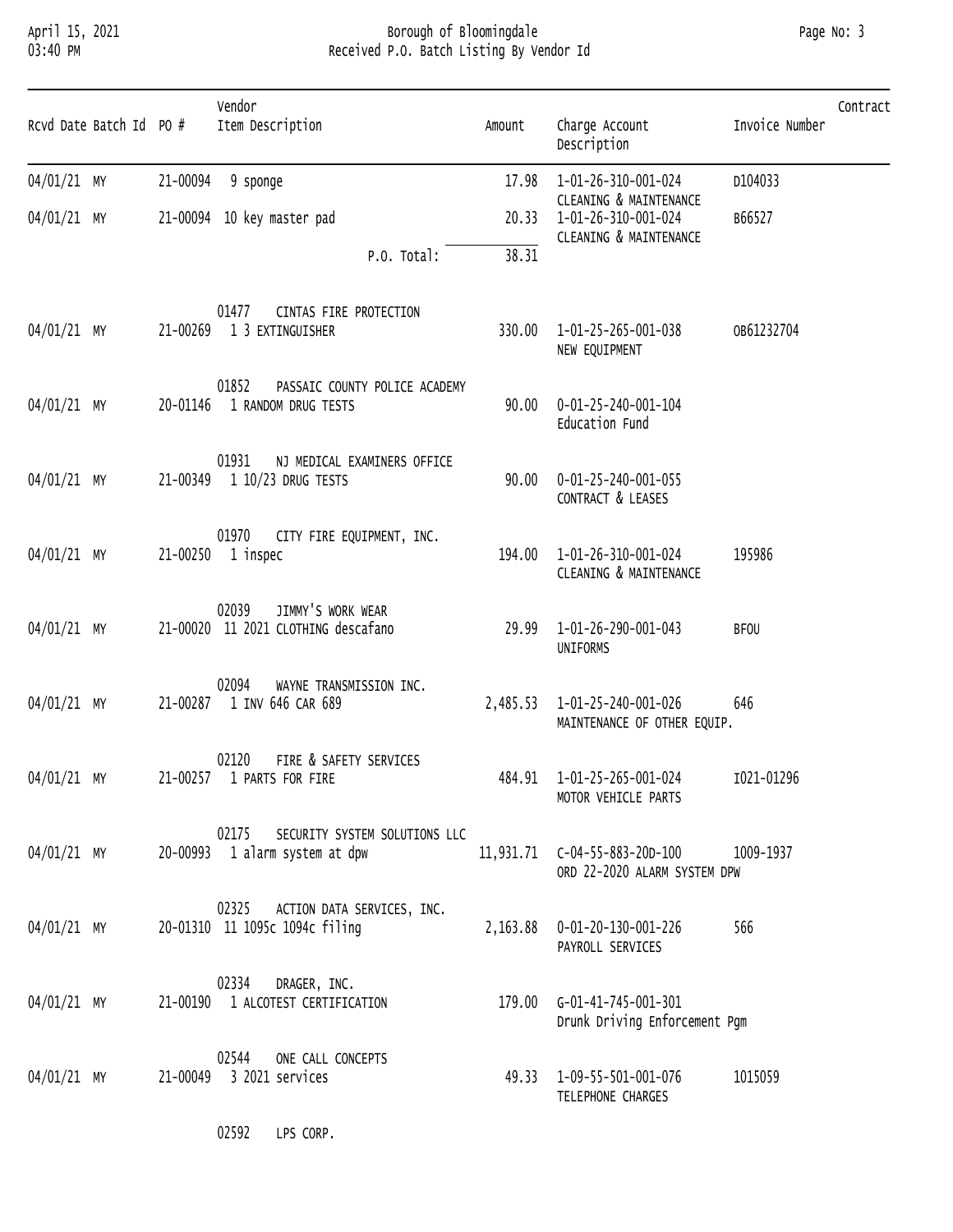### April 15, 2021 Borough of Bloomingdale Page No: 4 03:40 PM Received P.O. Batch Listing By Vendor Id

| Page No: |  | 4 |
|----------|--|---|
|----------|--|---|

| Rcvd Date Batch Id PO # |          | Vendor<br>Item Description                                       | Amount   | Charge Account<br>Description                              | Invoice Number | Contract |
|-------------------------|----------|------------------------------------------------------------------|----------|------------------------------------------------------------|----------------|----------|
| 04/01/21 MY             |          | 21-00263 1 SERVICE CALL                                          | 230.00   | 1-01-26-310-001-024<br>CLEANING & MAINTENANCE              | 3753           |          |
| 04/01/21 MY             | 21-00024 | 02686<br>STAPLES, INC.<br>11 FINISHING ONLY                      |          | 53.73  1-01-20-170-001-201<br>ECONOMIC DEVELOP. SPECIALIST | 3471781706     |          |
| 04/01/21 MY             |          | 21-00024 12 BROCHURE LIT HOLDERS & CARDS                         |          | 65.04  1-01-20-170-001-201<br>ECONOMIC DEVELOP. SPECIALIST | 3471781707     |          |
| 04/01/21 MY             |          | 21-00024 13 BROCHURE LIT HOLDERS                                 |          | 18.34  1-01-20-170-001-201<br>ECONOMIC DEVELOP. SPECIALIST | 3471849309     |          |
| 04/01/21 MY             |          | 21-00024 15 off. sup. Acct. # 1053841NYC                         | 44.67    | 1-01-20-100-001-036<br>OFFICE SUPPLIES                     | 3472263823     |          |
| 04/01/21 MY             |          | 21-00024 17 off. sup. Acct. # 1053841NYC                         | 12.75    | 1-01-20-130-001-036<br>OFFICE SUPPLIES                     | 3472506048     |          |
| 04/01/21 MY             |          | 21-00024 18 off. Sup. Acct. # 1053841NYC                         |          | 57.99  1-01-20-100-001-036<br>OFFICE SUPPLIES              | 3471376655     |          |
| 04/01/21 MY             |          | 21-00024 19 off. Sup. Acct. # 1053841NYC                         | 254.47   | 1-01-20-120-001-036<br>OFFICE SUPPLIES                     | 3470666847     |          |
| 04/01/21 MY             |          | 21-00024 20 off. Sup. Acct. # 1053841NYC                         | 19.99    | 1-01-20-120-001-036<br>OFFICE SUPPLIES                     | 3471376654     |          |
| 04/01/21 MY             |          | 21-00024 21 off. sup. Acct. # 1053841NYC                         | 68.80    | 1-09-55-501-001-036<br>OFFICE SUPPLIES                     | 3469806288     |          |
| 04/01/21 MY             |          | 21-00024 22 Off. Sup. Acct. # 1053841NYC                         | 311.97   | 1-09-55-501-001-036<br>OFFICE SUPPLIES                     | 3471558305     |          |
|                         |          | P.O. Total:                                                      | 907.75   |                                                            |                |          |
|                         |          | 03188<br>THE STANDARD                                            |          |                                                            |                |          |
| 04/01/21 MY             |          | 21-00018 21 2021 BILLING                                         |          | 969.60 1-01-23-220-001-100<br>Employee Group Insurance     | 04-2021        |          |
| 04/01/21 MY             |          | 21-00018 22 2021 BILLING                                         |          | 25.60  1-01-42-340-001-092<br>GROUP INSURANCE              | 04-2021        |          |
| 04/01/21 MY             |          | 21-00018 23 2021 BILLING                                         |          | 25.60 1-09-55-501-001-092<br>GROUP INSURANCE               | 04-2021        |          |
| 04/01/21 MY             |          | 21-00018 24 2021 BILLING                                         |          | 25.60 1-01-22-195-001-092<br>GROUP INSURANCE               | 04-2021        |          |
| 04/01/21 MY             |          | 21-00018 25 2021 BILLING                                         |          | 12.90  1-01-29-390-001-227<br>LIFE INSURANCE               | 04-2021        |          |
|                         |          | P.O. Total:                                                      | 1,059.30 |                                                            |                |          |
|                         |          | 03521<br>LIFESAVERS INC                                          |          |                                                            |                |          |
| 04/01/21 MY             |          | 21-00143 3 DEFIB PADS/BATTERIES                                  |          | 34.72  1-01-25-240-001-056<br>EMERGENCY EQUIPMENT          | 195387         |          |
| 04/01/21 MY             |          | 21-00143 4 DEFIB PADS/BATTERIES                                  |          | 168.72  1-01-25-240-001-056<br>EMERGENCY EQUIPMENT         | 194144         |          |
|                         |          | P.O. Total:                                                      | 203.44   |                                                            |                |          |
| 04/01/21 MY             |          | 03618<br>ROBERT GRABOWSKI<br>21-00314 1 CAR SEAT RECERTIFICATION |          | 55.00  1-01-25-240-001-104<br>Education Fund               |                |          |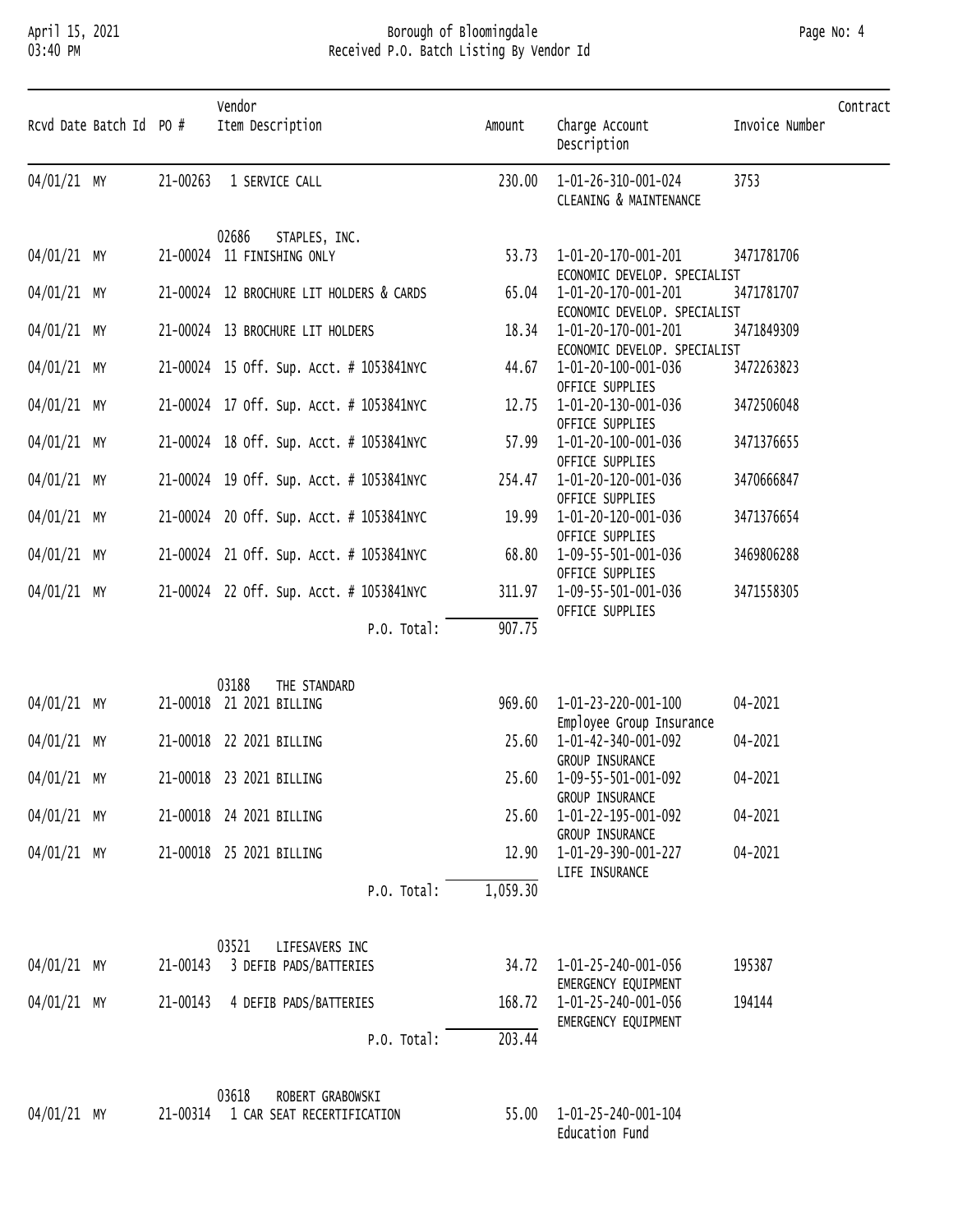### April 15, 2021 Borough of Bloomingdale Page No: 5 03:40 PM Received P.O. Batch Listing By Vendor Id

| Rcvd Date Batch Id PO # |          | Vendor<br>Item Description                                                  | Amount   | Charge Account<br>Description                                                         | Invoice Number | Contract |
|-------------------------|----------|-----------------------------------------------------------------------------|----------|---------------------------------------------------------------------------------------|----------------|----------|
| 04/01/21 MY             |          | 03674<br>AIRGAS USA, LLC<br>21-00225 2 REFILLS 2021                         |          | $6.60$ $1-01-26-310-001-028$<br>OTHER PROF. & SPECIAL SERVICES                        | 9977620320     |          |
| 04/01/21 MY             | 21-00267 | 03677<br>PENGUIN MANAGEMENT INC<br>2 2021 SERVICE                           |          | 711.00  1-01-25-265-001-028<br>OTHER PROF. & SPECIAL SERVICES                         | 63528          |          |
| 04/01/21 MY             |          | 03774 UPS<br>21-00247 1 Package sent to Draeger, Inc.                       |          | 22.50 1-01-20-100-001-022<br>POSTAGE & EXPRESS CHARGES                                | 000052R91X081  |          |
| 04/01/21 MY             |          | 04249<br>KIMBALL MIDWEST<br>21-00289 1 nuts/bolts                           |          | 1,177.44 1-01-26-290-001-034                                                          | 8691116        |          |
| 04/01/21 MY             |          | 21-00289 2 nuts/bolts                                                       |          | MOTOR VEHICLE PARTS & ACCESS.<br>32.70  1-01-26-290-001-034                           | 8697864        |          |
| 04/01/21 MY             |          | 21-00289 3 wire                                                             | 138.82   | MOTOR VEHICLE PARTS & ACCESS.<br>1-01-26-290-001-034<br>MOTOR VEHICLE PARTS & ACCESS. | 20015158       |          |
|                         |          | P.O. Total:                                                                 | 1,348.96 |                                                                                       |                |          |
| 04/01/21 MY             |          | 04286<br>JOHN WEGELE<br>21-00034 7 2021 water lic                           | 1,250.00 | 1-09-55-501-001-028<br>PROFESSIONAL SERVICES                                          | MAY 2021       |          |
| 04/01/21 MY             |          | 04340<br>MUNICIPAL CAPITAL CORP<br>21-00025 4 Rental of Color Copier C8070  |          | 428.00  1-01-20-120-001-055<br>SRV CONTRACTS & LEASES                                 | 4566110321     |          |
| 04/01/21 MY             |          | 04771<br>VOLLARO CARTING INC<br>21-00323 1 dumpster for telephone poles     |          | 650.00  1-01-32-465-001-100<br>MISCELLANEOUS                                          | 4358           |          |
| 04/01/21 MY             |          | 05106<br>BLOOMINGDALE PLAZA ASSOC, LLC<br>21-00017 6 rental 2021            | 2,730.00 | 1-01-28-370-001-055<br>SERVICE CONTRACT & LEASES                                      | MAY 2021       |          |
| 04/01/21 MY             |          | 05229<br>RAINBOW CLEANERS<br>21-00298 1 CLEANING & INSPECTION               |          | $90.00$ $1-01-25-265-001-053$<br>EQUIPMENT MAINTENANCE                                | 3152           |          |
| 04/01/21 MY             |          | 05313<br>PREFERRED BUSINESS SYSTEMS, INC<br>21-00254 1 INV AR207208 - TONER | 15.00    | 1-01-25-240-001-036<br>OFFICE SUPPLIES                                                | AR207208       |          |
| 04/01/21 MY             |          | 05319<br>WISHING WELL VET HOSPITAL<br>21-00079 4 Vet Services               |          | 1,266.41 T-12-56-851-001-802<br>DOG FEES -EUTH/DISP/DONATIONS                         | 7461           |          |
| 04/01/21 MY             |          | 21-00079 5 Vet Services                                                     |          | 100.58 T-12-56-851-001-802<br>DOG FEES -EUTH/DISP/DONATIONS                           | 7612           |          |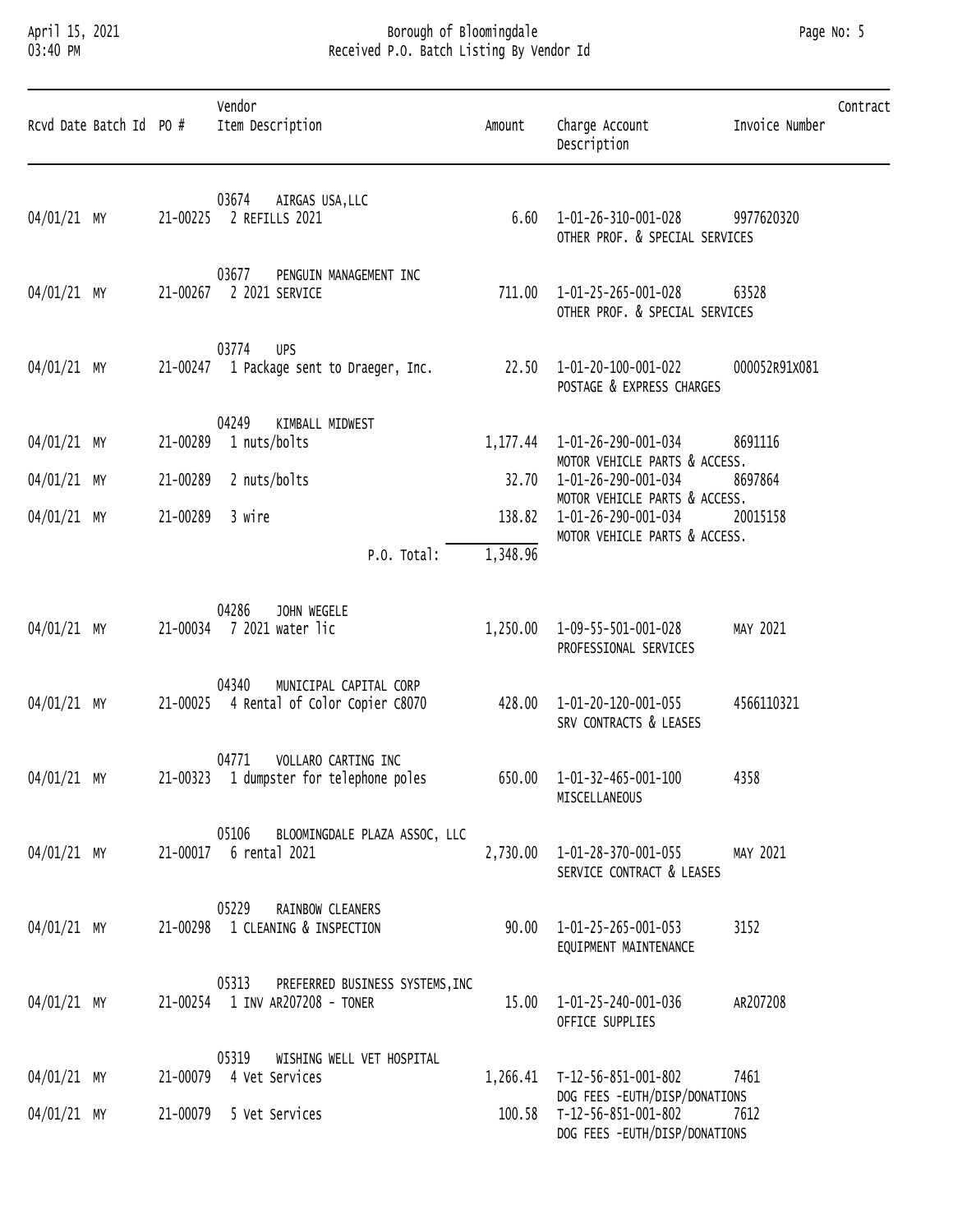# April 15, 2021 Borough of Bloomingdale Page No: 6 03:40 PM Received P.O. Batch Listing By Vendor Id

| Page No: 6 |  |  |
|------------|--|--|
|------------|--|--|

| 1,366.99<br>P.O. Total:<br>05420<br>ARCHIVE SOCIAL INC<br>21-00299<br>1 SOCIAL MEDIA ARCHIVING 2021<br>2,321.32 1-01-20-120-001-055<br>15597<br>SRV CONTRACTS & LEASES<br>05458<br>DANIEL O'ROURKE<br>1 2021 fee for CPWM<br>21-00297<br>2,000.00 1-01-26-290-001-028<br>OTHER PROF. & SPECIAL SERVICES<br>05966<br>CME ASSOCIATES INC<br>5 TOWN CENTER PLAN 2021<br>1-01-20-100-001-260<br>0277193<br>21-00040<br>187.50<br>TOWN CENTER PLAN<br>Total for Batch: MY<br>1,544,331.10<br>Total for Date: 04/01/21<br>Total for All Batches:<br>1,544,331.10<br>00111<br>PASSAIC VALLEY WATER COMM<br>21-00224<br>35, 961.36 1-09-55-501-001-233<br>16230<br>3 WATER CHARGES 2021<br><b>BULK WATER</b><br>00267<br>VERIZON WIRELESS<br>21-00202 25 2021 cell services<br>1-01-26-290-001-254<br>298.34<br>9876528740<br>SERVICE CONTRACTS & LEASES<br>21-00202 26 2021 cell services<br>154.50<br>1-01-27-340-001-076<br>9876528740<br><b>TELEPHONE</b><br>21-00202 27 2021 cell services<br>1-01-25-265-003-076<br>9876528740<br>51.50<br>TELEPHONE CHARGES<br>21-00202 28 2021 cell services<br>103.00<br>1-01-25-265-001-058<br>9876528740<br>COMMUNICATION<br>21-00202 29 2021 cell services<br>51.50   1-01-25-252-001-254<br>9876528740<br>SERVICE CONTRACTS & LEASES<br>21-00202 30 2021 cell services<br>279.52  1-09-55-501-001-254<br>9876528740<br>SERVICE CONTRACTS & LEASES<br>21-00202 31 2021 cell services<br>91.51  1-01-28-370-001-055<br>9876528740<br>SERVICE CONTRACT & LEASES<br>21-00202 32 2021 cell services<br>1-01-20-100-001-254<br>9876528740<br>46.50<br>SRVICE CONTRACTS & LEASES<br>1,076.37<br>P.O. Total:<br>03511<br>SHI INTERNATIONAL<br>21-00348 1 MS MTG PLAN CHIEF'S COMPUTER<br>B13260888<br>75.00  1-01-25-240-001-055<br>CONTRACT & LEASES<br>Total for Batch: MY<br>37, 112.73 | Rcvd Date Batch Id PO # |  | Vendor<br>Item Description | Amount | Charge Account<br>Description | Invoice Number | Contract |
|-------------------------------------------------------------------------------------------------------------------------------------------------------------------------------------------------------------------------------------------------------------------------------------------------------------------------------------------------------------------------------------------------------------------------------------------------------------------------------------------------------------------------------------------------------------------------------------------------------------------------------------------------------------------------------------------------------------------------------------------------------------------------------------------------------------------------------------------------------------------------------------------------------------------------------------------------------------------------------------------------------------------------------------------------------------------------------------------------------------------------------------------------------------------------------------------------------------------------------------------------------------------------------------------------------------------------------------------------------------------------------------------------------------------------------------------------------------------------------------------------------------------------------------------------------------------------------------------------------------------------------------------------------------------------------------------------------------------------------------------------------------------------------------------------------------------------|-------------------------|--|----------------------------|--------|-------------------------------|----------------|----------|
| 04/01/21 MY<br>04/01/21 MY<br>04/01/21 MY<br>04/05/21 MY<br>04/05/21 MY<br>04/05/21 MY<br>$04/05/21$ MY                                                                                                                                                                                                                                                                                                                                                                                                                                                                                                                                                                                                                                                                                                                                                                                                                                                                                                                                                                                                                                                                                                                                                                                                                                                                                                                                                                                                                                                                                                                                                                                                                                                                                                                 |                         |  |                            |        |                               |                |          |
| 04/05/21 MY                                                                                                                                                                                                                                                                                                                                                                                                                                                                                                                                                                                                                                                                                                                                                                                                                                                                                                                                                                                                                                                                                                                                                                                                                                                                                                                                                                                                                                                                                                                                                                                                                                                                                                                                                                                                             |                         |  |                            |        |                               |                |          |
|                                                                                                                                                                                                                                                                                                                                                                                                                                                                                                                                                                                                                                                                                                                                                                                                                                                                                                                                                                                                                                                                                                                                                                                                                                                                                                                                                                                                                                                                                                                                                                                                                                                                                                                                                                                                                         |                         |  |                            |        |                               |                |          |
|                                                                                                                                                                                                                                                                                                                                                                                                                                                                                                                                                                                                                                                                                                                                                                                                                                                                                                                                                                                                                                                                                                                                                                                                                                                                                                                                                                                                                                                                                                                                                                                                                                                                                                                                                                                                                         |                         |  |                            |        |                               |                |          |
|                                                                                                                                                                                                                                                                                                                                                                                                                                                                                                                                                                                                                                                                                                                                                                                                                                                                                                                                                                                                                                                                                                                                                                                                                                                                                                                                                                                                                                                                                                                                                                                                                                                                                                                                                                                                                         |                         |  |                            |        |                               |                |          |
|                                                                                                                                                                                                                                                                                                                                                                                                                                                                                                                                                                                                                                                                                                                                                                                                                                                                                                                                                                                                                                                                                                                                                                                                                                                                                                                                                                                                                                                                                                                                                                                                                                                                                                                                                                                                                         |                         |  |                            |        |                               |                |          |
| 04/05/21 MY<br>04/05/21 MY<br>04/05/21 MY<br>04/05/21 MY<br>04/05/21 MY                                                                                                                                                                                                                                                                                                                                                                                                                                                                                                                                                                                                                                                                                                                                                                                                                                                                                                                                                                                                                                                                                                                                                                                                                                                                                                                                                                                                                                                                                                                                                                                                                                                                                                                                                 |                         |  |                            |        |                               |                |          |
|                                                                                                                                                                                                                                                                                                                                                                                                                                                                                                                                                                                                                                                                                                                                                                                                                                                                                                                                                                                                                                                                                                                                                                                                                                                                                                                                                                                                                                                                                                                                                                                                                                                                                                                                                                                                                         |                         |  |                            |        |                               |                |          |
|                                                                                                                                                                                                                                                                                                                                                                                                                                                                                                                                                                                                                                                                                                                                                                                                                                                                                                                                                                                                                                                                                                                                                                                                                                                                                                                                                                                                                                                                                                                                                                                                                                                                                                                                                                                                                         |                         |  |                            |        |                               |                |          |
|                                                                                                                                                                                                                                                                                                                                                                                                                                                                                                                                                                                                                                                                                                                                                                                                                                                                                                                                                                                                                                                                                                                                                                                                                                                                                                                                                                                                                                                                                                                                                                                                                                                                                                                                                                                                                         |                         |  |                            |        |                               |                |          |
|                                                                                                                                                                                                                                                                                                                                                                                                                                                                                                                                                                                                                                                                                                                                                                                                                                                                                                                                                                                                                                                                                                                                                                                                                                                                                                                                                                                                                                                                                                                                                                                                                                                                                                                                                                                                                         |                         |  |                            |        |                               |                |          |
|                                                                                                                                                                                                                                                                                                                                                                                                                                                                                                                                                                                                                                                                                                                                                                                                                                                                                                                                                                                                                                                                                                                                                                                                                                                                                                                                                                                                                                                                                                                                                                                                                                                                                                                                                                                                                         |                         |  |                            |        |                               |                |          |
|                                                                                                                                                                                                                                                                                                                                                                                                                                                                                                                                                                                                                                                                                                                                                                                                                                                                                                                                                                                                                                                                                                                                                                                                                                                                                                                                                                                                                                                                                                                                                                                                                                                                                                                                                                                                                         |                         |  |                            |        |                               |                |          |
|                                                                                                                                                                                                                                                                                                                                                                                                                                                                                                                                                                                                                                                                                                                                                                                                                                                                                                                                                                                                                                                                                                                                                                                                                                                                                                                                                                                                                                                                                                                                                                                                                                                                                                                                                                                                                         |                         |  |                            |        |                               |                |          |
|                                                                                                                                                                                                                                                                                                                                                                                                                                                                                                                                                                                                                                                                                                                                                                                                                                                                                                                                                                                                                                                                                                                                                                                                                                                                                                                                                                                                                                                                                                                                                                                                                                                                                                                                                                                                                         |                         |  |                            |        |                               |                |          |
|                                                                                                                                                                                                                                                                                                                                                                                                                                                                                                                                                                                                                                                                                                                                                                                                                                                                                                                                                                                                                                                                                                                                                                                                                                                                                                                                                                                                                                                                                                                                                                                                                                                                                                                                                                                                                         |                         |  |                            |        |                               |                |          |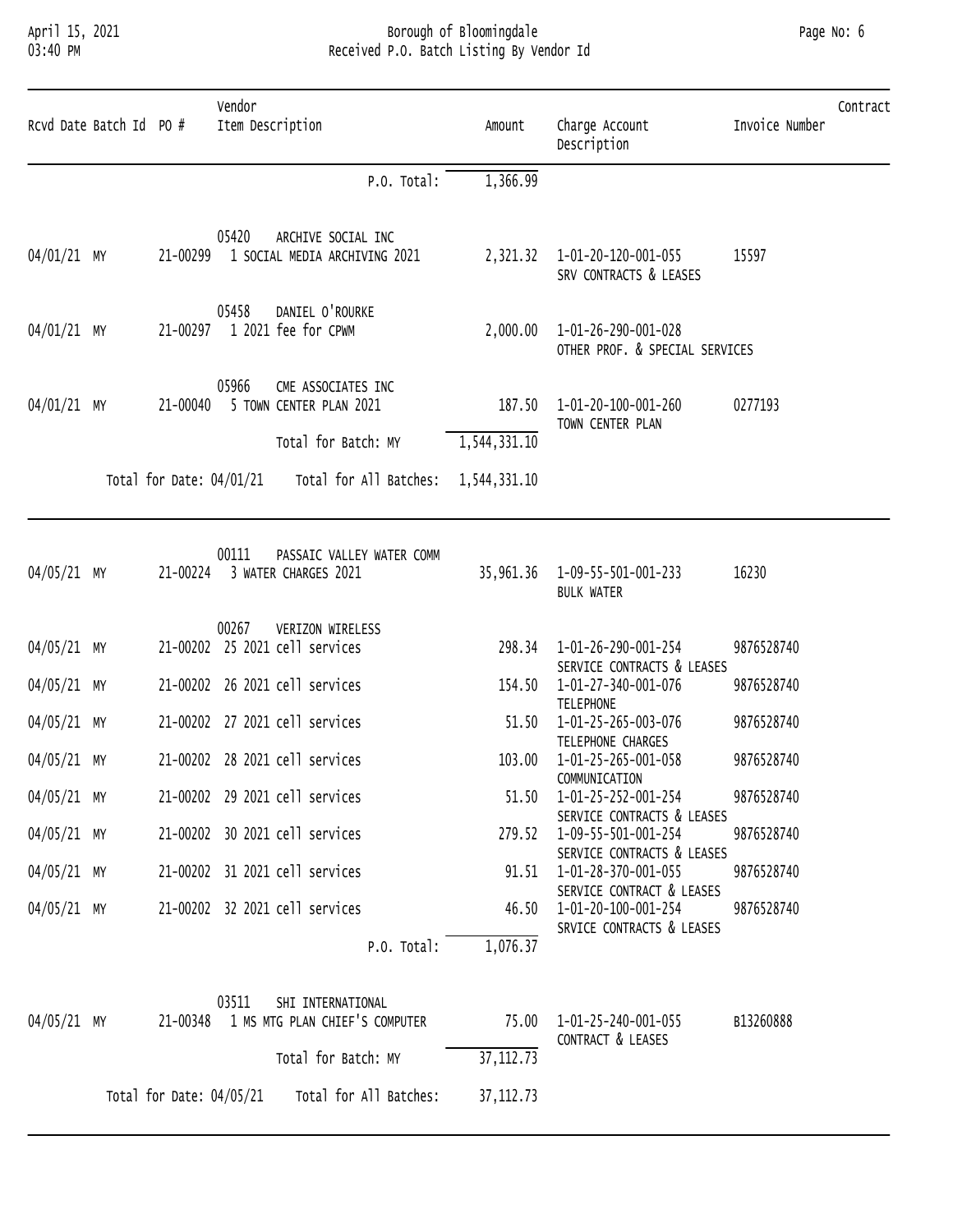# April 15, 2021 Borough of Bloomingdale Page No: 7 03:40 PM Received P.O. Batch Listing By Vendor Id

| Page No: 7 |          |
|------------|----------|
|            | Contract |

| Rcvd Date Batch Id PO # |                          | Vendor<br>Item Description                                            | Amount     | Charge Account<br>Description                   | Invoice Number | Contract |
|-------------------------|--------------------------|-----------------------------------------------------------------------|------------|-------------------------------------------------|----------------|----------|
| 04/07/21 MY             | 21-00358                 | 00107<br>ACU-DATA BUSINESS PRODUCT<br>1 Envelopes plain and window    | 312.50     | 1-01-20-120-001-023<br>ADVERTISING AND PRINTING | 530547         |          |
| 04/07/21 MY             |                          | 01326<br>WATERFALL VILLAGE<br>20-00681 11 REIMBURSEMENT 2020 DISPOSAL | 5,697.13   | 0-01-32-465-001-100<br>MISCELLANEOUS            | Q4-2020        |          |
|                         |                          | 03972<br>$CODE -96$                                                   |            |                                                 |                |          |
| 04/07/21 MY             | 21-00346                 | 3 2021 CONTRACTED SERVICES                                            | 2,187.00   | 1-01-31-450-001-100<br>WEBMASTER                | 14717          |          |
| 04/07/21 MY             | 21-00346                 | 4 2021 CONTRACTED SERVICES                                            | 2,187.00   | 1-01-31-450-001-100<br>WEBMASTER                | 14720          |          |
| 04/07/21 MY             | 21-00346                 | 5 2021 CONTRACTED SERVICES                                            | 2,187.00   | 1-01-31-450-001-100<br>WEBMASTER                | 14723          |          |
| 04/07/21 MY             | 21-00346                 | 6 2021 CONTRACTED SERVICES                                            | 1,522.43   | 1-01-31-440-001-076                             | 14717          |          |
| 04/07/21 MY             | 21-00346                 | 7 2021 CONTRACTED SERVICES                                            | 1,522.43   | TELEPHONE CHARGES<br>1-01-31-440-001-076        | 14720          |          |
| 04/07/21 MY             | 21-00346                 | 8 2021 CONTRACTED SERVICES                                            | 1,522.43   | TELEPHONE CHARGES<br>1-01-31-440-001-076        | 14723          |          |
|                         |                          | P.O. Total:                                                           | 11, 128.29 | TELEPHONE CHARGES                               |                |          |
|                         |                          |                                                                       |            |                                                 |                |          |
| 04/07/21 MY             | 21-00205                 | 05260<br>AMAZON.COM CORPORATE CREDIT<br>6 WEBCAMS & HEADSETS          | 954.60     | C-04-55-882-19F-200                             |                |          |
|                         |                          |                                                                       |            | ORD 32-2019 BOROUGH WIDE COMPUTER SYS           |                |          |
| 04/07/21 MY             | 21-00205                 | 8 IPAD CHARGER                                                        | 21.98      | 1-01-20-110-001-022<br>MAYOR & COUNCIL EXPENSES | 473365454435   |          |
| 04/07/21 MY             | 21-00205                 | 10 SUPPLIES, BRUSHES, PIPE CLEAN                                      | 128.01     | 1-01-29-390-001-217<br>OFFICE SUPPLIES          |                |          |
| 04/07/21 MY             |                          | 21-00205 11 AMAZON ORDERS 2021                                        | 2,675.59   | 1-01-26-310-001-024<br>CLEANING & MAINTENANCE   | DPW MARCH      |          |
|                         |                          | P.O. Total:                                                           | 3,780.18   |                                                 |                |          |
|                         |                          | SONITROL OF CENTRAL NJ<br>05394                                       |            |                                                 |                |          |
| 04/07/21 MY             |                          | 21-00223 1 PROXIMITY CARDS & READERS                                  | 9,389.98   | 0-01-46-875-002-100<br>2020 EMERGENCY           | 310430         |          |
|                         |                          | 06073<br>WILLIAM REVIS                                                |            |                                                 |                |          |
| 04/07/21 MY             | 21-00352                 | 2 2021 INSPECTIONS                                                    | 500.00     | 1-01-25-265-003-220<br>INSPECTOR FEES           | Q1-2021        |          |
|                         |                          | Total for Batch: MY                                                   | 30,808.08  |                                                 |                |          |
|                         | Total for Date: 04/07/21 | Total for All Batches:                                                | 30,808.08  |                                                 |                |          |
|                         |                          |                                                                       |            |                                                 |                |          |

00107 ACU-DATA BUSINESS PRODUCT<br>04/08/21 MY 21-00371 1 ENVELOPES FOR TAX BILLS 420.00 1-01-20-145-001-023 982301 21-00371 1 ENVELOPES FOR TAX BILLS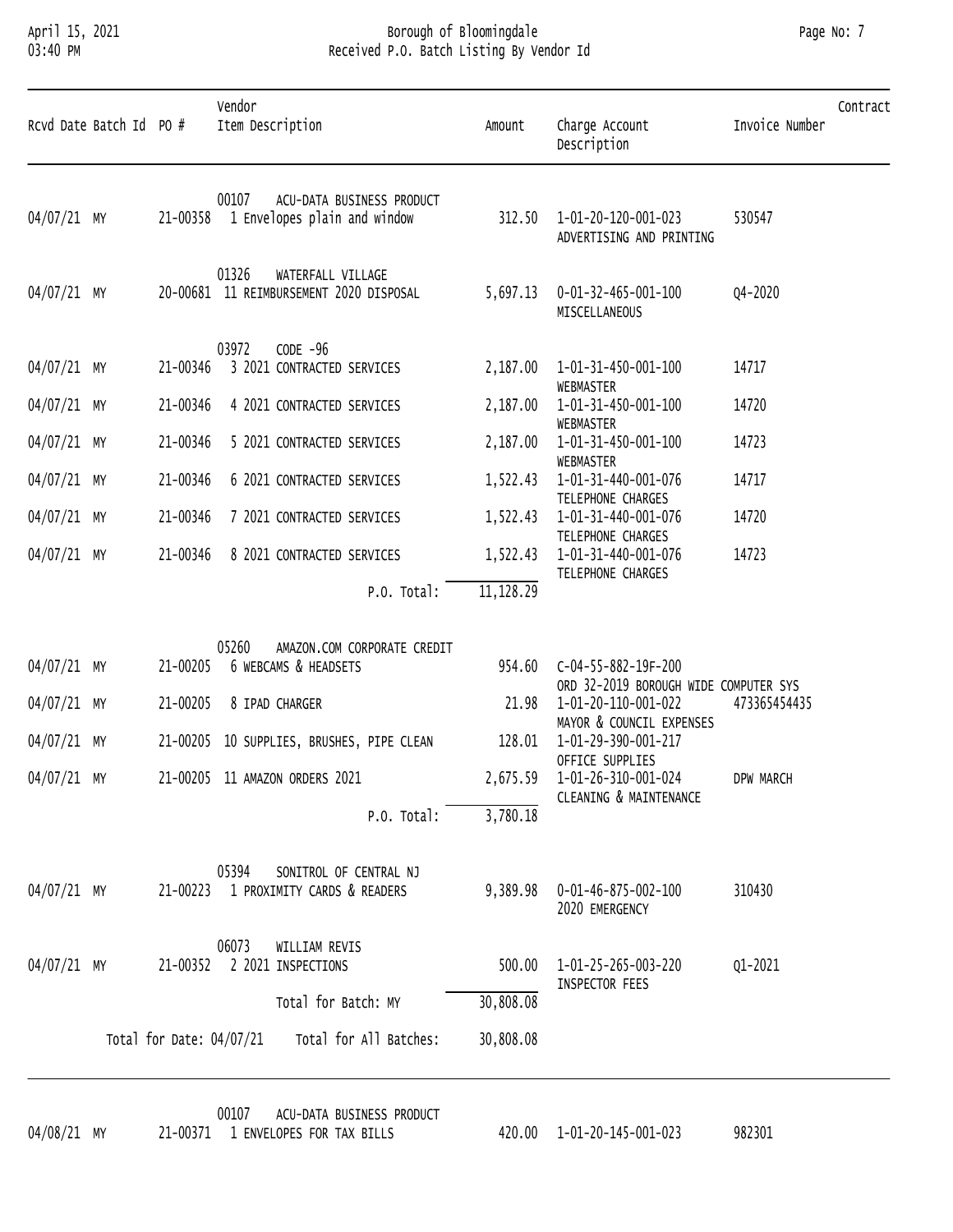### April 15, 2021 Borough of Bloomingdale Page No: 8 03:40 PM Received P.O. Batch Listing By Vendor Id

| Rcvd Date Batch Id PO # |          | Vendor<br>Item Description                                                    | Amount   | Charge Account<br>Description                        | Contract<br>Invoice Number |
|-------------------------|----------|-------------------------------------------------------------------------------|----------|------------------------------------------------------|----------------------------|
|                         |          |                                                                               |          | ADVERTISING & PRINTING                               |                            |
| 04/08/21 MY             |          | 00111<br>PASSAIC VALLEY WATER COMM<br>20-00968 12 ELEC CHARGES 2020 add'l oct | 1,055.39 | 0-09-55-501-001-024<br>ELECTRIC THRU PVWC            | 16207                      |
| 04/08/21 MY             |          | 20-00968 13 ELEC CHARGES 2020 - DEC                                           | 4,756.82 | 0-09-55-501-001-024<br>ELECTRIC THRU PVWC            | 16205                      |
|                         |          | P.O. Total:                                                                   | 5,812.21 |                                                      |                            |
| 04/08/21 MY             | 21-00332 | 00238<br><b>GLENWILD GARDEN CENTER</b><br>1 TOP SOIL                          | 74.00    | T-16-56-851-001-804<br>DISCRETIONARY PROJECT         | 162560                     |
| 04/08/21 MY             | 21-00046 | 00267<br>VERIZON WIRELESS<br>4 2021 services                                  | 360.94   | 1-01-25-240-001-055<br>CONTRACT & LEASES             | 9875634231                 |
| 04/08/21 MY             | 21-00195 | 00348<br>NJ STATE DEPT OF HEALTH<br>4 2021 DOG LICENSE FEES                   | 147.60   | T-12-56-851-001-821<br>DUE TO STATE OF NJ            | $3 - 2021$                 |
| 04/08/21 MY             | 21-00373 | 00444<br>NORTH JERSEY MEDIA GROUP<br>1 LEGAL ADS                              | 46.43    | 1-01-21-180-001-023<br>ADVERTISING & PRINTING        | 0003721968                 |
| 04/08/21 MY             | 21-00266 | 00482<br>NIELSEN DODGE<br>3 2021 PARTS                                        | 768.60   | 1-01-26-290-001-034<br>MOTOR VEHICLE PARTS & ACCESS. | 752975                     |
| 04/08/21 MY             |          | 00559<br>US POSTAL SERVICE<br>21-00377 1 ENVELOPES                            |          | 164.35  1-01-20-145-001-023                          |                            |
| 04/08/21 MY             | 21-00377 | 2 POSTAGE                                                                     | 550.00   | ADVERTISING & PRINTING<br>1-01-20-145-001-022        |                            |
| 04/08/21 MY             | 21-00377 | 3 SHIPPING                                                                    | 17.05    | POSTAGE & EXPRESS CHARGES<br>1-01-20-145-001-023     |                            |
| 04/08/21 MY             | 21-00377 | 4 POSTAGE                                                                     | 825.00   | ADVERTISING & PRINTING<br>T-12-56-851-001-802        |                            |
|                         |          | P.O. Total:                                                                   | 1,556.40 | DOG FEES -EUTH/DISP/DONATIONS                        |                            |
|                         |          |                                                                               |          |                                                      |                            |
| 04/08/21 MY             |          | 00605<br>MGL PRINTING SOLUTIONS<br>21-00376 1 HOMESTEAD BILLS                 | 122.00   | 1-01-20-145-001-023<br>ADVERTISING & PRINTING        | 179474                     |
| 04/08/21 MY             | 21-00337 | 00607<br>NORTHEAST COMMUNICATIONS, INC<br>1 FACTORY REPAIR RADIO PART         | 385.00   | 1-01-25-265-001-038<br>NEW EQUIPMENT                 | 15171                      |
| 04/08/21 MY             | 21-00360 | 01330<br>TREASURER STATE OF NJ<br>1 1st Quarter Marriage Lic.                 | 125.00   | 1-01-55-007-001-601                                  |                            |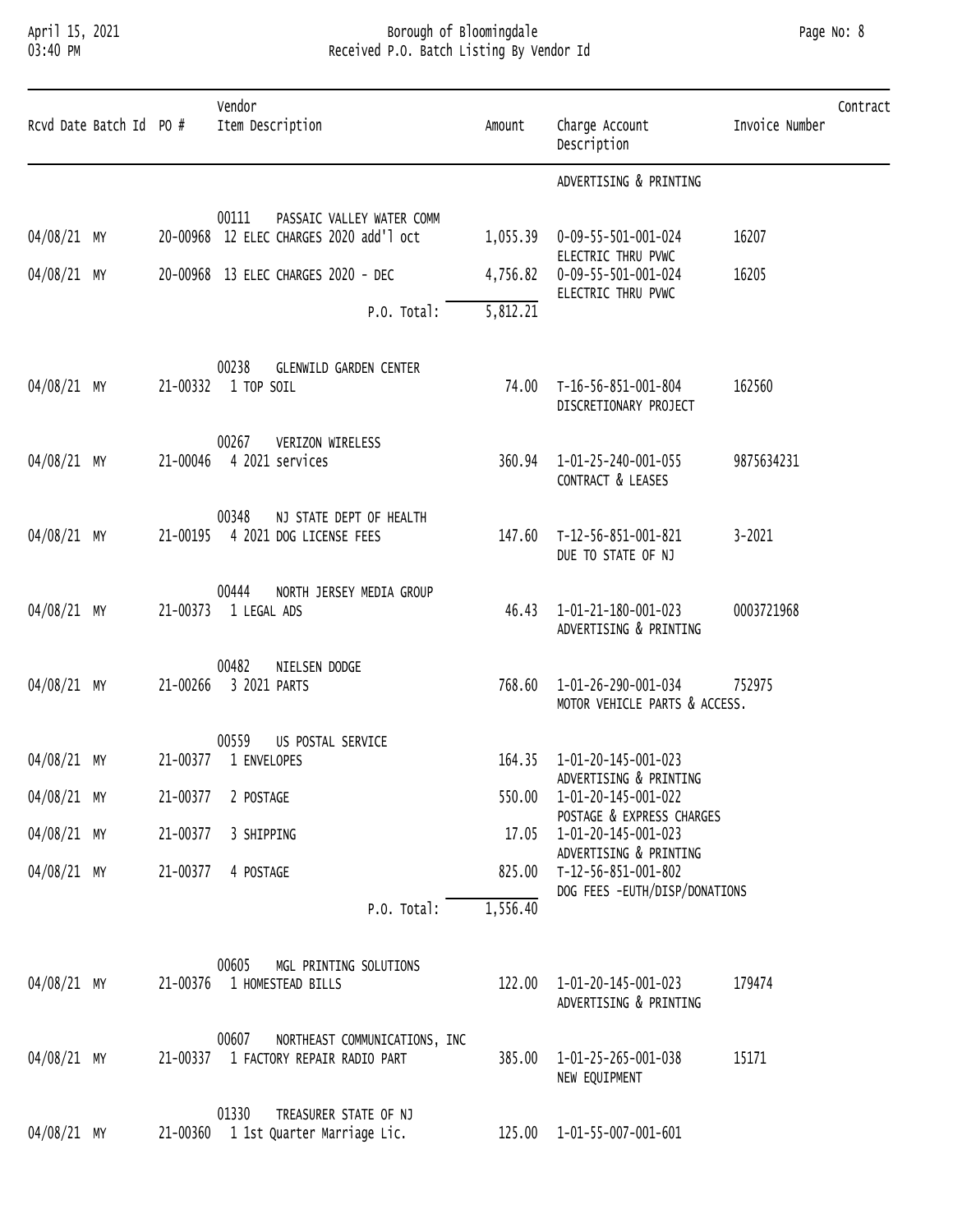#### April 15, 2021 Borough of Bloomingdale Page No: 9 03:40 PM Received P.O. Batch Listing By Vendor Id

| Page No: | 9 |
|----------|---|
|          |   |

| Rcvd Date Batch Id PO # |          | Vendor<br>Item Description                                           | Amount | Charge Account<br>Description                                | Invoice Number | Contract |
|-------------------------|----------|----------------------------------------------------------------------|--------|--------------------------------------------------------------|----------------|----------|
|                         |          |                                                                      |        | Marriage License Fee due NJ                                  |                |          |
| 04/08/21 MY             | 21-00370 | 01331<br>PASSAIC COUNTY CLERK<br>1 RECORDING OF TTL 19-00004         |        | 13.00  1-01-20-145-001-028<br>OTHER PROF. & SPECIAL SERVICES |                |          |
| 04/08/21 MY             | 21-00375 | 01463<br>DARMOFALSKI ENGINEERING INC<br>1 APP 693 MASTRIA            |        | 375.00 E-19-56-100-001-647                                   | 18223          |          |
| 04/08/21 MY             | 21-00375 | 2 MEETING ATTEND 3/10/21                                             | 250.00 | BERNADETTE COVIELLO MASTRIA<br>1-01-21-180-001-028           | 18224          |          |
|                         |          | P.O. Total:                                                          | 625.00 | OTHER PROF. & SPECIAL SERVICES                               |                |          |
| 04/08/21 MY             |          | 01724<br>READYREFRESH<br>21-00026 4 Water Delivery to Borough        |        | 221.49 1-01-20-120-001-055<br>SRV CONTRACTS & LEASES         | 21c0016303315  |          |
| 04/08/21 MY             | 21-00246 | 01913<br>TERRI MALONE<br>3 COURT TIME                                |        | 193.75  1-01-43-490-001-094<br>COURT TIME                    | 03-2021        |          |
| 04/08/21 MY             | 21-00316 | 01944<br>NJPO<br>1 SHIPPING CHARGES                                  | 20.00  | 1-01-21-180-001-042<br>EDUCATION & TRAINING                  | 51301          |          |
| 04/08/21 MY             | 21-00189 | 02334<br>DRAGER, INC.<br>1 IN 5951197907 - SOLUTION                  | 120.00 | G-01-41-745-001-301<br>Drunk Driving Enforcement Pgm         | 5951197907     |          |
| 04/08/21 MY             | 21-00148 | 02686<br>STAPLES, INC.<br>3 OFFICE SUPPLIES                          |        | 142.78  1-01-25-240-001-036<br>OFFICE SUPPLIES               | 3472263822     |          |
| 04/08/21 MY             |          | 21-00148 4 OFFICE SUPPLIES                                           |        | 89.33- 1-01-25-240-001-036<br>OFFICE SUPPLIES                | 3472806872     |          |
| 04/08/21 MY             |          | 21-00148 5 OFFICE SUPPLIES                                           |        | 150.22  1-01-25-240-001-036<br>OFFICE SUPPLIES               | 3472506047     |          |
|                         |          | P.O. Total:                                                          | 203.67 |                                                              |                |          |
| 04/08/21 MY             |          | 02767<br>LORCO PETROLEUM SERVICES<br>21-00345 1 USED OIL             |        | 120.00 G-01-41-723-001-301<br>RECYCLING TONNAGE GRANT        | 1581154        |          |
| 04/08/21 MY             |          | 03468<br>HOME FIELD ADVANTAGE SPORTING<br>21-00304 1 gauge for field |        | 354.98 T-16-56-851-001-802<br>RECREATION PROJECT             | 4121           |          |
| 04/08/21 MY             |          | 03468<br>HOME FIELD ADVANTAGE SPORTING<br>21-00321 1 WTB HOME PLATE  |        | 95.00 T-16-56-851-001-804<br>DISCRETIONARY PROJECT           | 4121A          |          |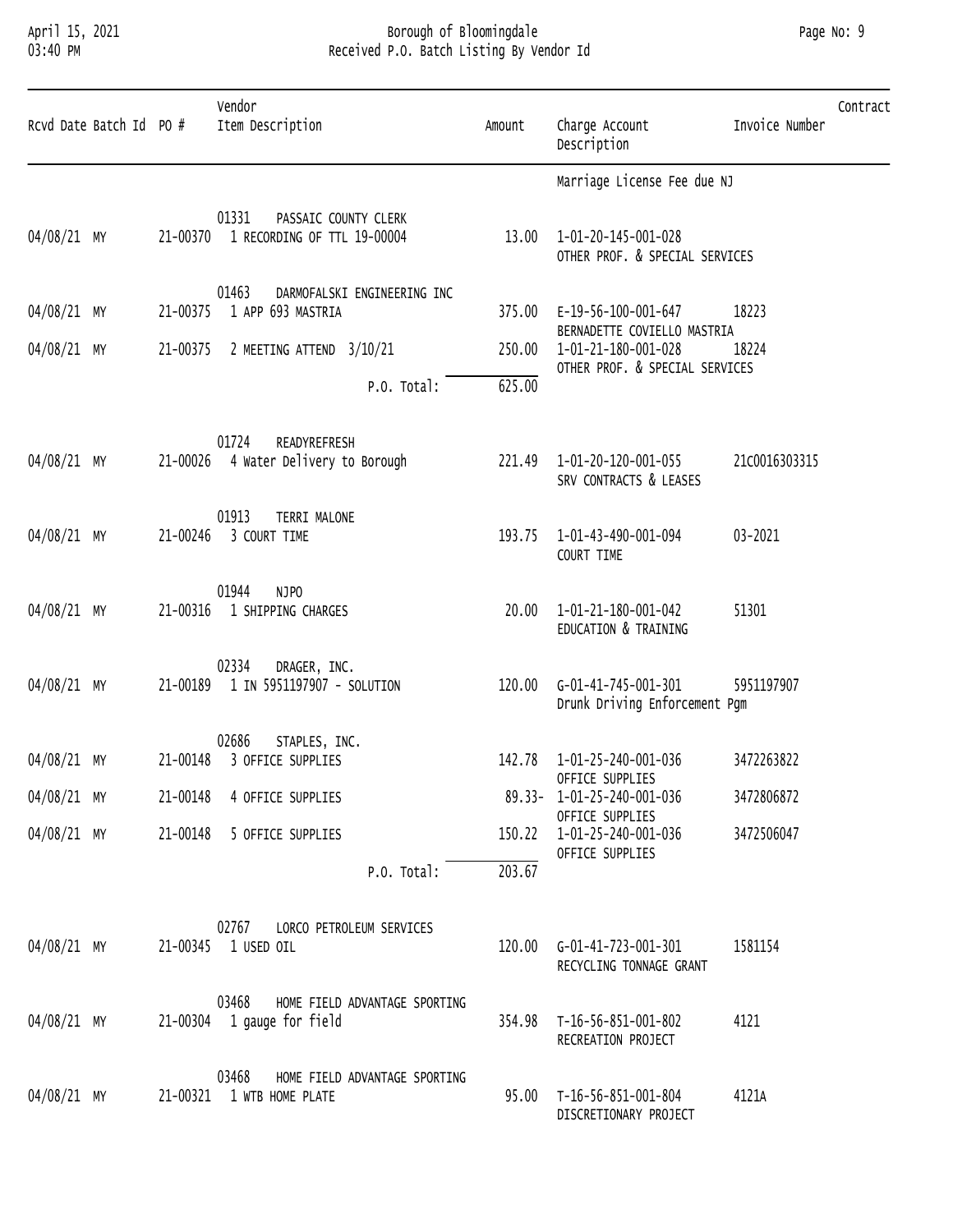# April 15, 2021 Borough of Bloomingdale Page No: 10 03:40 PM Received P.O. Batch Listing By Vendor Id

| Rcvd Date Batch Id PO # |          | Vendor<br>Item Description                                                      | Amount     | Charge Account<br>Description                                                 | Invoice Number | Contract |
|-------------------------|----------|---------------------------------------------------------------------------------|------------|-------------------------------------------------------------------------------|----------------|----------|
| 04/08/21 MY             | 21-00374 | 03638<br>RICHARD BRIGLIADORO, ESQ<br>1 MTG ATT 3/10 REVIEW & RESEARCH           | 948.00     | 1-01-21-180-001-028                                                           | 250726         |          |
| 04/08/21 MY             | 21-00374 | 2 APP 693 MASTRIA                                                               | 128.00     | OTHER PROF. & SPECIAL SERVICES<br>E-19-56-100-001-647                         | 250727         |          |
|                         |          | P.O. Total:                                                                     | 1,076.00   | BERNADETTE COVIELLO MASTRIA                                                   |                |          |
| 04/08/21 MY             |          | 03925<br>NORTH JERSEY MUN EMP BENE FUND<br>21-00016 27 2021 BILLING             | 94,095.08  | 1-01-23-220-001-100                                                           | 04-2021        |          |
| 04/08/21 MY             |          | 21-00016 28 2021 BILLING                                                        | 5,135.00   | Employee Group Insurance<br>1-09-55-501-001-092                               | 04-2021        |          |
| 04/08/21 MY             |          | 21-00016 29 2021 BILLING                                                        | 5,715.00   | GROUP INSURANCE<br>1-01-22-195-001-092                                        | 04-2021        |          |
| 04/08/21 MY             |          | 21-00016 30 2021 BILLING                                                        | 2,086.32   | GROUP INSURANCE<br>1-01-29-390-001-224                                        | 04-2021        |          |
| 04/08/21 MY             |          | 21-00016 31 2021 BILLING                                                        | 133.60     | NJSHBP (MEDICAL)<br>1-01-29-390-001-223<br>NJ MUNICIPAL BENEFIT FUND (DENTAL) | 04-2021        |          |
| 04/08/21 MY             |          | 21-00016 32 2021 BILLING                                                        | 4,042.00   | 1-01-42-340-001-092<br>GROUP INSURANCE                                        | 04-2021        |          |
|                         |          | P.O. Total:                                                                     | 111,207.00 |                                                                               |                |          |
| 04/08/21 MY             |          | 04127<br>ARROW ELEVATOR INCORPORATED<br>21-00011 5 MONTHLY ELEVATOR MAINTENANCE | 251.00     | 1-01-26-310-001-055<br>SERVICE CONTRACTS AND LEASES                           | 100148         |          |
| 04/08/21 MY             | 21-00313 | 04227<br>DAVID TERPSTRA<br>1 REIMBURSE CAR SEAT RECERT FEE                      | 55.00      | 1-01-25-240-001-104<br>Education Fund                                         |                |          |
| 04/08/21 MY             | 21-00182 | 04416 DORSEY & SEMRAU<br>6 2021 SERVICES                                        | 2,976.40   | 1-01-20-155-001-028                                                           | 17105          |          |
| 04/08/21 MY             | 21-00182 | 7 2021 SERVICES                                                                 | 1,862.00   | OTHER PROF. & SPECIAL SERVICES<br>E-19-56-109-001-126                         | 17107          |          |
|                         |          | P.O. Total:                                                                     | 4,838.40   | TILCON                                                                        |                |          |
| 04/08/21 MY             |          | 04741<br><b>GEESE POLICE</b><br>21-00067 4 2021 services                        | 1,700.00   | T-12-56-851-001-801<br>MISCELLANEOUS                                          | 6513           |          |
| 04/08/21 MY             | 21-00201 | 04770<br>GAETA RECYLCING INC<br>4 2021 RECYCLING SERVICES                       | 2,433.05   | 1-01-32-465-001-100                                                           | 2763370        |          |
| 04/08/21 MY             | 21-00201 | 5 2021 RECYCLING SERVICES                                                       | 2,080.60   | MISCELLANEOUS<br>1-01-32-465-001-100                                          | 2763371        |          |
| 04/08/21 MY             | 21-00201 | 6 2021 RECYCLING SERVICES                                                       | 150.00     | MISCELLANEOUS<br>1-01-32-465-001-100                                          | 2772097        |          |
|                         |          | P.O. Total:                                                                     | 4,663.65   | MISCELLANEOUS                                                                 |                |          |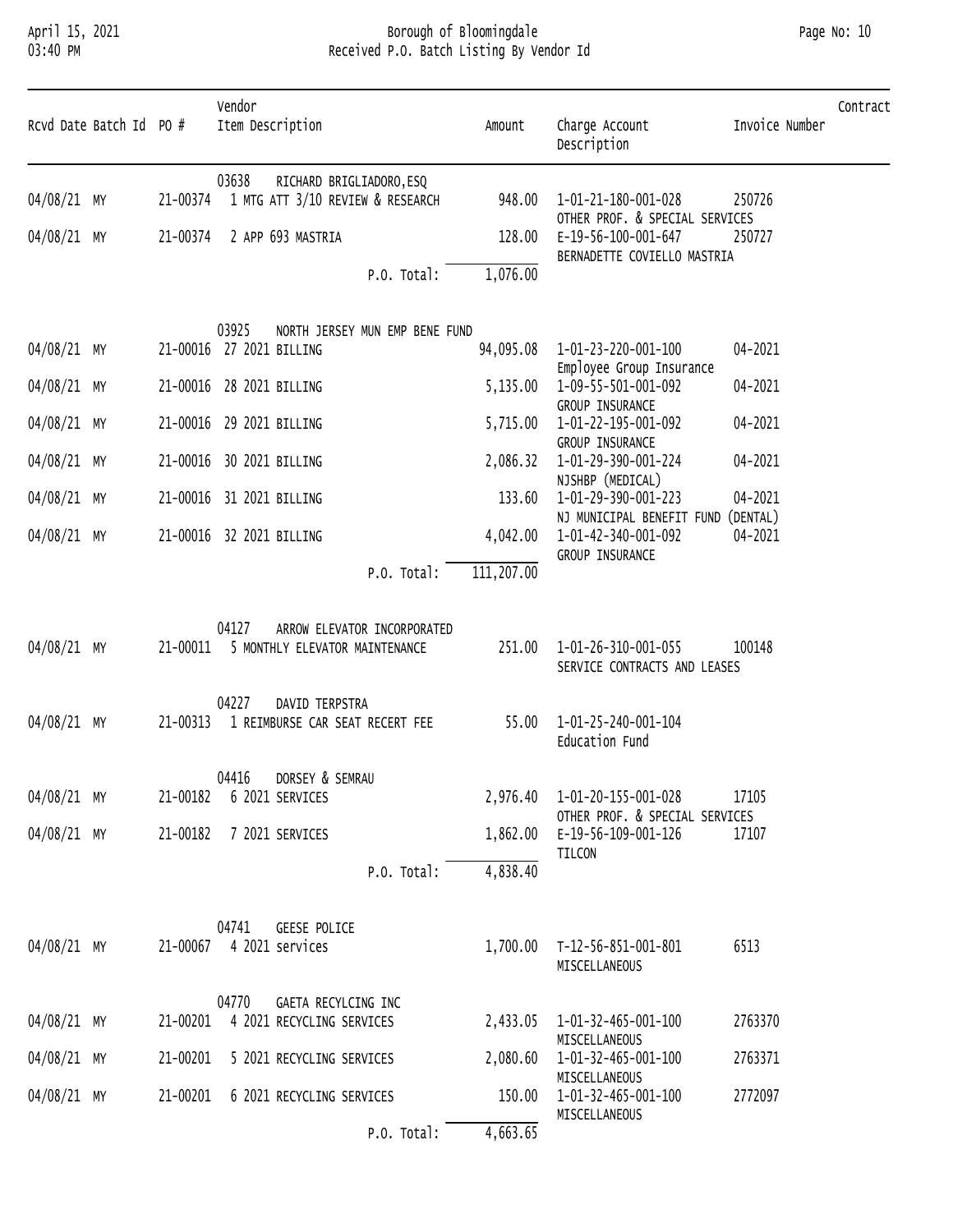# April 15, 2021 Borough of Bloomingdale Page No: 11 03:40 PM Received P.O. Batch Listing By Vendor Id

| Rcvd Date Batch Id PO # |          | Vendor<br>Item Description                                             | Amount    | Charge Account<br>Description                                                 | Invoice Number | Contract |
|-------------------------|----------|------------------------------------------------------------------------|-----------|-------------------------------------------------------------------------------|----------------|----------|
| 04/08/21 MY             | 21-00312 | 05055<br>CONRAD JIMENEZ<br>1 REIMBURSE CAR SEAT RECERT FEE             | 55.00     | 1-01-25-240-001-104<br>Education Fund                                         |                |          |
| 04/08/21 MY             | 21-00372 | C & E TAX LIEN fUND I, LLC<br>05070<br>1 REDEMPTION TTL 18-00003       | 31,403.32 | T-19-56-110-001-102                                                           |                |          |
| 04/08/21 MY             | 21-00372 | 2 INTEREST                                                             | 7,769.16  | THIRD PARTY REDEMPTIONS<br>T-19-56-110-001-102                                |                |          |
| 04/08/21 MY             | 21-00372 | 3 RECORD FEE                                                           | 67.00     | THIRD PARTY REDEMPTIONS<br>T-19-56-110-001-102                                |                |          |
| 04/08/21 MY             | 21-00372 | 4 PREMIUM                                                              | 52,300.00 | THIRD PARTY REDEMPTIONS<br>T-19-56-110-001-101<br>TAX SALE PREMIUMS           |                |          |
|                         |          | P.O. Total:                                                            | 91,539.48 |                                                                               |                |          |
| 04/08/21 MY             | 21-00064 | 05300<br>UNIFIRST-FIRST AID CORP.<br>6 1st aid supplies                | 125.09    | 1-01-26-310-001-056<br>FIRST AID SUPPLIES                                     | D675710        |          |
| 04/08/21 MY             | 21-00079 | 05319<br>WISHING WELL VET HOSPITAL<br>6 Vet Services                   | 90.00     | T-12-56-851-001-802<br>DOG FEES -EUTH/DISP/DONATIONS                          | 7620           |          |
| 04/08/21 MY             | 21-00125 | 05328<br>PRISTINE ELECTRIC<br>2 ANIMAL SHELTER LIGHTS                  | 1,680.00  | 1-01-26-310-001-024<br>CLEANING & MAINTENANCE                                 | 237            |          |
| 04/08/21 MY             | 21-00040 | 05966<br>CME ASSOCIATES INC<br>6 TOWN CENTER PLAN 2021                 |           | 909.50  1-01-20-100-001-260<br>TOWN CENTER PLAN                               | 278201         |          |
| 04/08/21 MY             | 21-00318 | 06003<br>KATHLEEN & BRUCE CONKLIN<br>1 REFUND HOMESTEAD 2019 4TH QTR   | 363.93    | 1-01-55-001-001-607                                                           |                |          |
| 04/08/21 MY             | 21-00318 | 2 REFUND HOMESTEAD 2021 2ND QTR                                        | 727.85    | Tax Overpayments Refunded<br>1-01-55-001-001-607<br>Tax Overpayments Refunded |                |          |
|                         |          | P.O. Total:                                                            | 1,091.78  |                                                                               |                |          |
| 04/08/21 MY             | 21-00309 | 06077<br>RINGWOOD ANIMAL HOSPITAL<br>$1$ Vet services $1/21/21$        | 80.00     | T-12-56-851-001-802<br>DOG FEES -EUTH/DISP/DONATIONS                          | 119700         |          |
| 04/08/21 MY             | 21-00310 | 06079<br>JENNIFER R JACOBUS, TRUSTEE<br>1 STATE APPEAL REFUND          | 1,165.86  | 1-01-43-497-001-100<br>RESERVE FOR TAX APPEALS                                |                |          |
| 04/08/21 MY             | 21-00320 | 06081<br>SUNSHINE ST CERTVII/BANKUNITED<br>1 REDEMPTION CERT #17-00010 |           | 62,733.72 T-19-56-110-001-102                                                 |                |          |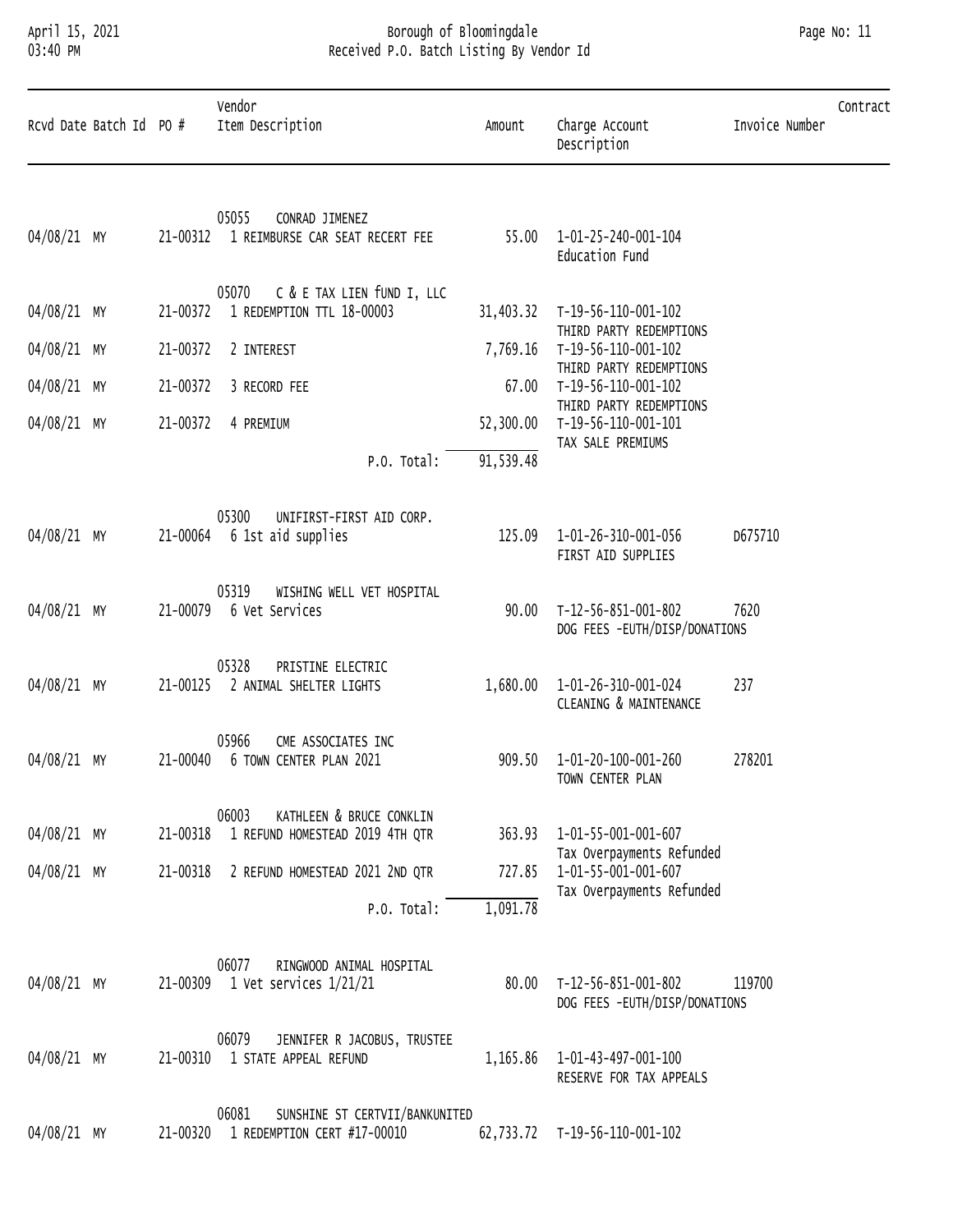# April 15, 2021 Borough of Bloomingdale Page No: 12 03:40 PM Received P.O. Batch Listing By Vendor Id

|             | Rcvd Date Batch Id PO # |                          | Vendor<br>Item Description                                         | Amount      | Charge Account<br>Description                                                         | Invoice Number | Contract |
|-------------|-------------------------|--------------------------|--------------------------------------------------------------------|-------------|---------------------------------------------------------------------------------------|----------------|----------|
| 04/08/21 MY |                         | 21-00320                 | 2 INTEREST                                                         | 18,244.14   | THIRD PARTY REDEMPTIONS<br>T-19-56-110-001-102<br>THIRD PARTY REDEMPTIONS             |                |          |
| 04/08/21 MY |                         | 21-00320                 | 3 RECORD FEES                                                      | 65.00       | T-19-56-110-001-102<br>THIRD PARTY REDEMPTIONS                                        |                |          |
| 04/08/21 MY |                         | 21-00320                 | 4 PREMIUM                                                          | 50,200.00   | T-19-56-110-001-101<br>TAX SALE PREMIUMS                                              |                |          |
|             |                         |                          | P.O. Total:                                                        | 131,242.86  |                                                                                       |                |          |
|             |                         |                          | Total for Batch: MY                                                | 363, 555.69 |                                                                                       |                |          |
| 04/08/21 SG |                         |                          | 00238<br><b>GLENWILD GARDEN CENTER</b><br>21-00332 2 TOP SOIL      | 68.40       | T-16-56-851-001-804<br>DISCRETIONARY PROJECT                                          | 000029         |          |
| 04/08/21 SG |                         | 21-00266                 | 00482<br>NIELSEN DODGE<br>4 2021 PARTS                             | 723.15      | 1-01-26-290-001-034<br>MOTOR VEHICLE PARTS & ACCESS.                                  | 753168CHW      |          |
| 04/08/21 SG |                         | 21-00266                 | 5 2021 PARTS                                                       | 429.60      | 1-01-26-290-001-034                                                                   | 753099CHW      |          |
| 04/08/21 SG |                         | 21-00266                 | 6 2021 PARTS                                                       | 160.80      | MOTOR VEHICLE PARTS & ACCESS.<br>1-01-26-290-001-034                                  | 753235CHW      |          |
| 04/08/21 SG |                         | 21-00266                 | 7 2021 PARTS                                                       | 221.60      | MOTOR VEHICLE PARTS & ACCESS.<br>1-01-26-290-001-034<br>MOTOR VEHICLE PARTS & ACCESS. | 753278CHW      |          |
|             |                         |                          | P.O. Total:                                                        | 1, 535.15   |                                                                                       |                |          |
| 04/08/21 SG |                         | 21-00265                 | 00728<br>ROUTE 23 AUTO MALL, LLC<br>6 2021 PARTS                   | 1,117.92    | 1-09-55-501-001-034<br>VEHICLE PARTS & ACCESS.                                        | 721980F0W      |          |
| 04/08/21 SG |                         | 21-00265                 | 7 2021 PARTS                                                       | 176.88      | 1-09-55-501-001-034                                                                   | 440342FOW      |          |
| 04/08/21 SG |                         | 21-00265                 | 8 2021 PARTS                                                       | 162.42      | VEHICLE PARTS & ACCESS.<br>1-09-55-501-001-034<br>VEHICLE PARTS & ACCESS.             | 722258FOW      |          |
| 04/08/21 SG |                         | 21-00265                 | 9 2021 PARTS                                                       | 275.02      | 1-01-26-290-001-034<br>MOTOR VEHICLE PARTS & ACCESS.                                  | 722300F0W      |          |
|             |                         |                          | P.O. Total:                                                        | 1,732.24    |                                                                                       |                |          |
| 04/08/21 SG |                         |                          | R & M HARDWARE CO.<br>01377<br>21-00094 11 blank key/ broom/ plugs | 56.93       | 1-01-26-310-001-024<br>CLEANING & MAINTENANCE                                         | B67260         |          |
|             |                         |                          | Total for Batch: SG                                                | 3,392.72    |                                                                                       |                |          |
|             |                         | Total for Date: 04/08/21 | Total for All Batches:                                             | 366,948.41  |                                                                                       |                |          |

00482 NIELSEN DODGE

212.00 1-09-55-501-001-025 753449CHW VEHICLE MAINTENANCE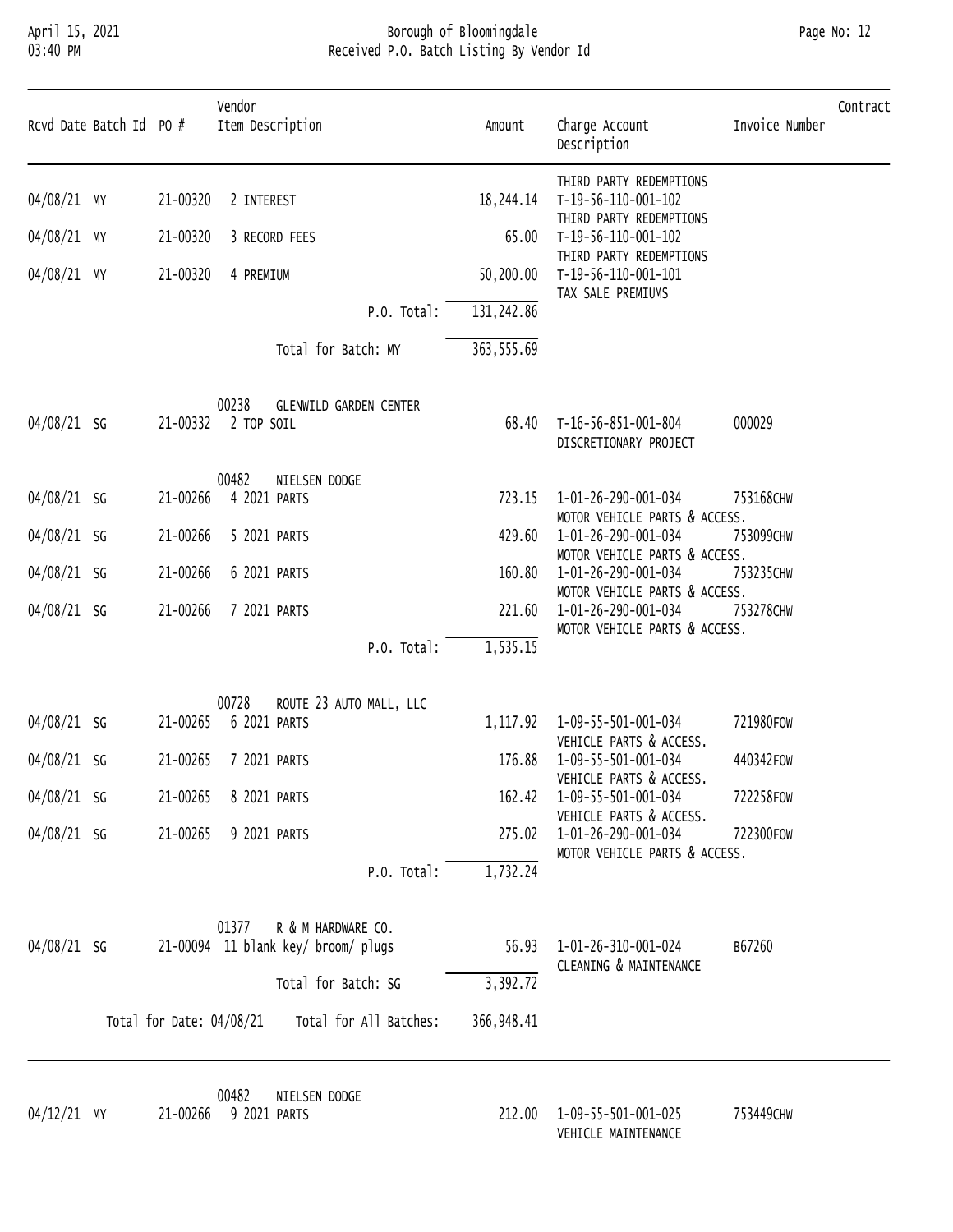# April 15, 2021 Borough of Bloomingdale Page No: 13 03:40 PM Received P.O. Batch Listing By Vendor Id

| Page No: | 13 |
|----------|----|
|          |    |

|               | Rcvd Date Batch Id PO # |                            | Vendor<br>Item Description |                                                         | Amount               | Charge Account<br>Description                         | Contract<br>Invoice Number |
|---------------|-------------------------|----------------------------|----------------------------|---------------------------------------------------------|----------------------|-------------------------------------------------------|----------------------------|
| 04/12/21 MY   |                         | 21-00269                   | 01477                      | CINTAS FIRE PROTECTION<br>2 EXTINGUISHER INSPECTIONS    | 413.01               | 1-01-25-265-001-038<br>NEW EQUIPMENT                  | 0B61589466                 |
| 04/12/21 MY   |                         |                            | 01607                      | JOHN E SANDS<br>21-00324 1 PERC DOC AR-2021-156         | 1,200.00             | 1-01-20-155-001-028<br>OTHER PROF. & SPECIAL SERVICES | 4959                       |
| 04/12/21 MY   |                         | 21-00287                   | 02094                      | WAYNE TRANSMISSION INC.<br>2 INV 713 CAR 673            | 1, 155.24            | 1-09-55-501-001-025<br>VEHICLE MAINTENANCE            | 713                        |
| 04/12/21 MY   |                         | 21-00049                   | 02544                      | ONE CALL CONCEPTS<br>4 2021 services                    | 49.69                | 1-09-55-501-001-076<br>TELEPHONE CHARGES              | 1035059                    |
| 04/12/21 MY   |                         |                            | 05300                      | UNIFIRST-FIRST AID CORP.<br>21-00064 8 1st aid supplies | 28.45                | 0-01-26-310-001-024<br>CLEANING & MAINTENANCE         | D675443                    |
| 04/12/21 MY   |                         | 21-00087                   | 05415                      | CABLEVISION LIGHTPATH INC<br>5 2021 LIGHTPATH BILLING   | 931.00               | 1-01-31-450-001-100<br>WEBMASTER                      | 100499092                  |
|               |                         | Total for Date: $04/12/21$ |                            | Total for Batch: MY<br>Total for All Batches:           | 3,989.39<br>3,989.39 |                                                       |                            |
| 04/13/21 MY   |                         |                            | 00011                      | B'DLE UTITLTY<br>21-00386 1 water bill jan-march        |                      | 3,355.87  1-01-31-445-001-100                         | JAN-MARCH 2021             |
| $04/13/21$ MY |                         |                            |                            | 21-00386 2 water bill jan-march<br>P.O. Total:          | 821.15<br>4,177.02   | Water Expense<br>1-01-27-350-001-100<br>MISCELLANEOUS | JAN-MARCH 2021             |
|               |                         |                            | 00200                      | PSE & G                                                 |                      |                                                       |                            |
| 04/13/21 MY   |                         |                            |                            | 21-00401 1 MARCH 2021 BILLS                             |                      | 430.50  1-01-31-446-001-100<br>GAS                    | 7038205803--3              |
| $04/13/21$ MY |                         | 21-00401                   |                            | 2 MARCH 2021 BILLS                                      |                      | 321.41  1-01-31-446-001-100<br>GAS                    | 7495581018--3              |
| $04/13/21$ MY |                         | 21-00401                   |                            | 3 MARCH 2021 BILLS                                      | 541.21               | 1-01-31-446-001-100<br>GAS                            | 6912808301--3              |
| $04/13/21$ MY |                         | 21-00401                   |                            | 4 MARCH 2021 BILLS                                      | 425.57               | 1-01-31-446-001-100<br>GAS                            | 6758572218--3              |
| $04/13/21$ MY |                         | 21-00401                   |                            | 5 MARCH 2021 BILLS                                      |                      | 54.82  1-01-31-446-001-100<br>GAS                     | 6613352306--3              |
| $04/13/21$ MY |                         | 21-00401                   |                            | 6 MARCH 2021 BILLS                                      | 1,296.40             | 1-01-31-446-001-100<br>GAS                            | 1301211907--3              |
| $04/13/21$ MY |                         | 21-00401                   |                            | 7 MARCH 2021 BILLS                                      | 307.93               | 1-09-55-501-001-071                                   | 7343921703--3              |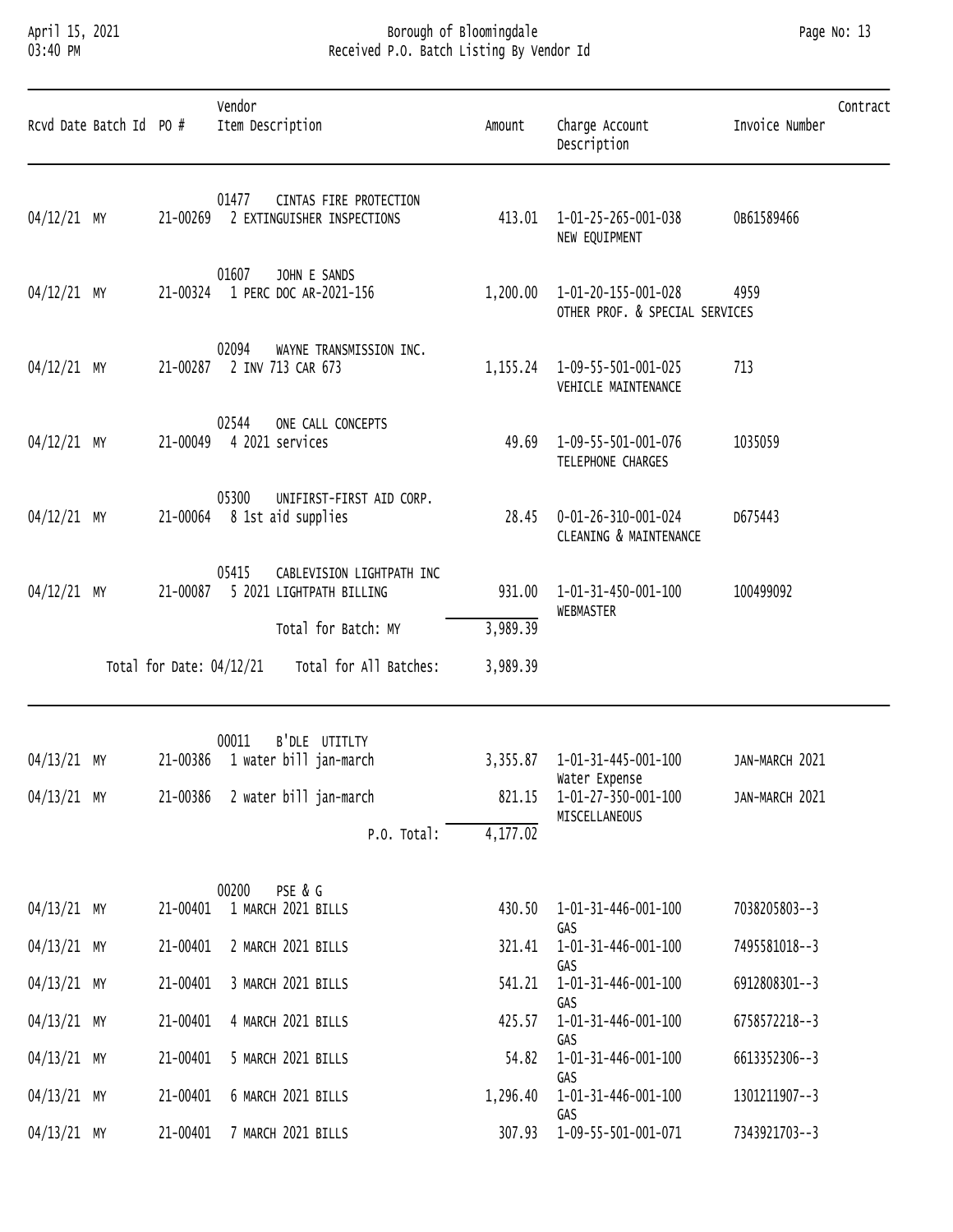# April 15, 2021 Borough of Bloomingdale Page No: 14 03:40 PM Received P.O. Batch Listing By Vendor Id

|             | Rcvd Date Batch Id PO # |          | Vendor<br>Item Description                                                    | Amount             | Charge Account<br>Description                                   | Contract<br>Invoice Number |
|-------------|-------------------------|----------|-------------------------------------------------------------------------------|--------------------|-----------------------------------------------------------------|----------------------------|
|             |                         |          | P.O. Total:                                                                   | 3,377.84           | UTILITIES                                                       |                            |
| 04/13/21 MY |                         |          | 00281<br>JORDAN TRANSPORTATION INC<br>21-00342 1 Ski Bus                      | 1,140.00           | T-13-56-851-001-815<br>SKI                                      | 70113941                   |
| 04/13/21 MY |                         | 21-00342 | 2 Ski Bus<br>P.O. Total:                                                      | 285.00<br>1,425.00 | T-13-56-851-001-815<br>SKI                                      | 70114360                   |
| 04/13/21 MY |                         | 21-00388 | 00438<br>TREASURER, STATE OF NJ<br>1 DECALS FOR DPW                           | 1,268.00           | 1-01-26-305-001-218<br>STATE REGISTRATION                       | 210539410                  |
| 04/13/21 MY |                         |          | 00444<br>NORTH JERSEY MEDIA GROUP<br>21-00117 15 2021 Adverting Acct. #396670 | 373.16             | 1-01-20-120-001-023<br>ADVERTISING AND PRINTING                 | 3765516                    |
| 04/13/21 MY |                         | 21-00380 | 00449<br>TREASURER, STATE OF NJ<br>1 1ST QUARTER 2021                         | 764.00             | 1-01-55-007-001-602<br>DCA Training Fees Due NJ                 | Q1-2021                    |
| 04/13/21 MY |                         | 21-00366 | 00500<br>BOROUGH OF BUTLER<br>1 MARCH ELECTRIC BILLING                        | 5,285.27           | 1-01-31-430-001-100<br>Electricity                              | 03-2021                    |
| 04/13/21 MY |                         | 21-00366 | 2 MARCH ELECTRIC BILLING                                                      | 379.84             | 1-01-29-390-001-030                                             | 03-2021                    |
| 04/13/21 MY |                         | 21-00366 | 3 MARCH ELECTRIC BILLING                                                      | 185.79             | BORO OF BUTLER (ELECTRIC)<br>1-09-55-501-001-071                | 03-2021                    |
| 04/13/21 MY |                         | 21-00366 | 4 MARCH ELECTRIC BILLING                                                      | 722.29             | UTILITIES<br>1-01-27-350-001-100                                | 03-2021                    |
| 04/13/21 MY |                         |          | 21-00366 5 MARCH ELECTRIC BILLING                                             | 3,314.73           | MISCELLANEOUS<br>1-01-31-435-001-100<br>Street Lighting Expense | 03-2021                    |
|             |                         |          | P.O. Total:                                                                   | 9,887.92           |                                                                 |                            |
| 04/13/21 MY |                         |          | 01311<br>ABBEY GLEN PET MEMORIAL PARK<br>21-00078 4 on-RMW Animals Quantity   | 30.00              | T-12-56-851-001-802<br>DOG FEES -EUTH/DISP/DONATIONS            | NJX0075-20213              |
| 04/13/21 MY |                         |          | 01463<br>DARMOFALSKI ENGINEERING INC<br>21-00364 1 RED TWIG                   | 350.00             | 1-01-20-165-001-028                                             | 18218                      |
| 04/13/21 MY |                         | 21-00364 | 2 BALLSTON                                                                    | 125.00             | OTHER PROF. & SPECIAL SERVICES<br>1-01-20-165-001-028           | 18219                      |
| 04/13/21 MY |                         | 21-00364 | 3 VAN DAM FLOOD REVIEW                                                        | 400.00             | OTHER PROF. & SPECIAL SERVICES<br>1-01-20-165-001-028           | 18222                      |
|             |                         |          | P.O. Total:                                                                   | 875.00             | OTHER PROF. & SPECIAL SERVICES                                  |                            |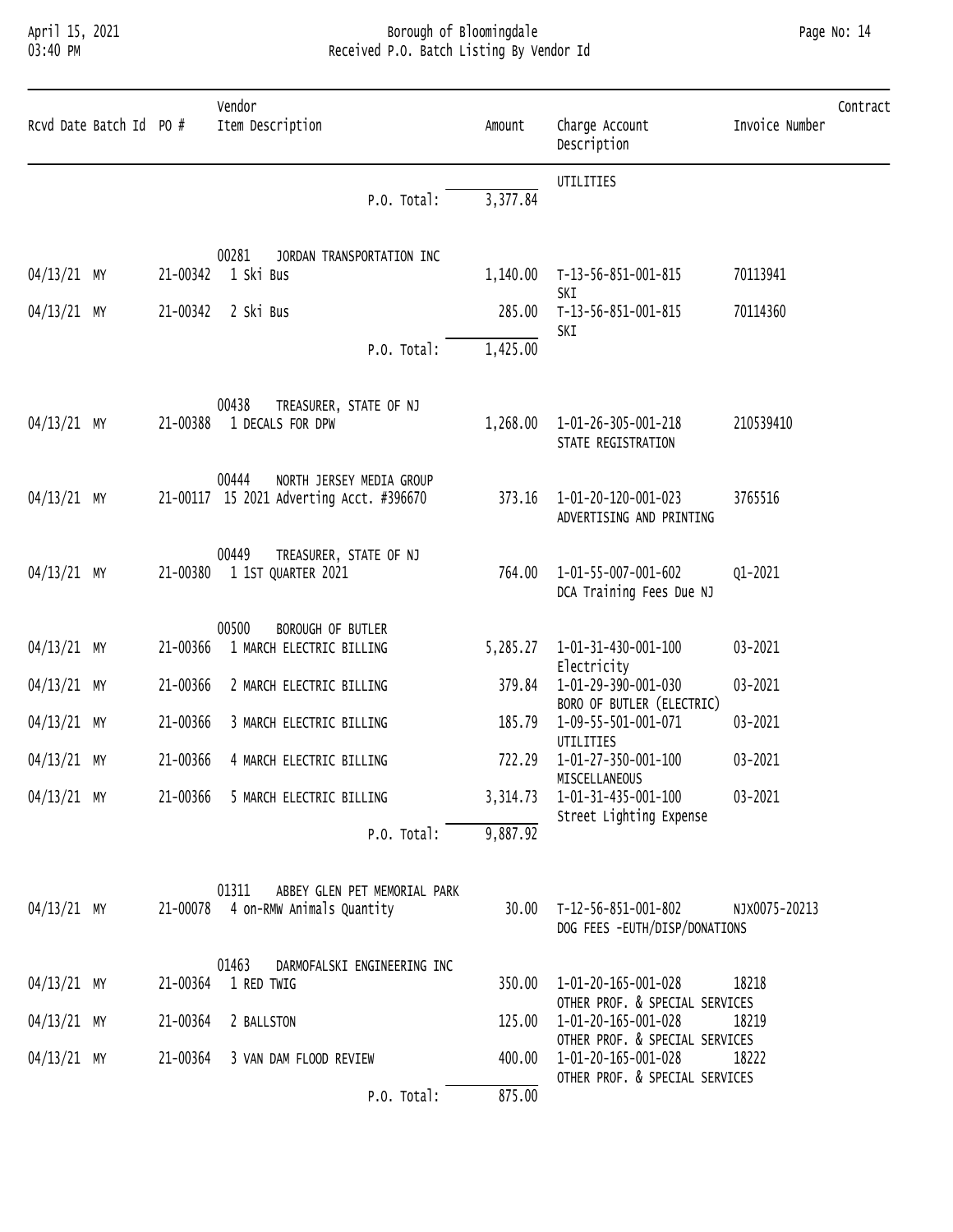# April 15, 2021 Borough of Bloomingdale Page No: 15 03:40 PM Received P.O. Batch Listing By Vendor Id

| Page No: | 15 |
|----------|----|
|          |    |

| Rcvd Date Batch Id PO # |          | Vendor<br>Item Description                                         | Amount | Charge Account<br>Description                                 | Contract<br>Invoice Number |
|-------------------------|----------|--------------------------------------------------------------------|--------|---------------------------------------------------------------|----------------------------|
| 04/13/21 MY             |          | JIMMY'S WORK WEAR<br>02039<br>21-00020 12 2021 CLOTHING gerhardt   | 311.95 | 1-01-26-290-001-043<br>UNIFORMS                               | VCXZ                       |
| $04/13/21$ MY           |          | 02151<br><b>OPTIMUM</b><br>21-00082 10 2021 BILLING                | 107.63 | 1-09-55-501-001-071                                           | <b>BALL-421</b>            |
| $04/13/21$ MY           |          | 21-00082 11 2021 BILLING                                           | 157.49 | UTILITIES<br>1-09-55-501-001-071                              | <b>VREE-421</b>            |
| $04/13/21$ MY           |          | 21-00082 12 2021 BILLING                                           | 152.49 | UTILITIES<br>1-09-55-501-001-071                              | NAT-421                    |
| $04/13/21$ MY           |          | 21-00082 13 2021 BILLING                                           | 213.04 | UTILITIES<br>1-09-55-501-001-071<br>UTILITIES                 | <b>STAR-421</b>            |
|                         |          | P.O. Total:                                                        | 630.65 |                                                               |                            |
| $04/13/21$ MY           | 21-00083 | 02151<br><b>OPTIMUM</b><br>10 2021 BILLING                         | 198.81 | 1-01-31-440-001-076                                           | ADM-421                    |
| $04/13/21$ MY           |          | 21-00083 11 2021 BILLING                                           | 107.63 | TELEPHONE CHARGES<br>1-01-31-440-001-076                      | CONSTR-421                 |
| $04/13/21$ MY           |          | 21-00083 12 2021 BILLING                                           | 107.63 | TELEPHONE CHARGES<br>1-01-31-440-001-076                      | SRCTR-421                  |
| $04/13/21$ MY           |          | 21-00083 13 2021 BILLING                                           | 80.95  | TELEPHONE CHARGES<br>1-01-31-440-001-076<br>TELEPHONE CHARGES | DPW-421                    |
|                         |          | P.O. Total:                                                        | 495.02 |                                                               |                            |
| 04/13/21 MY             | 21-00084 | 02151<br><b>OPTIMUM</b><br>7 2021 BILLING                          | 141.72 | 1-01-27-350-001-100<br>MISCELLANEOUS                          | SHELTER-421                |
| 04/13/21 MY             | 21-00084 | 8 2021 BILLING                                                     | 73.44  | 1-01-27-350-001-100<br>MISCELLANEOUS                          | ACO-421                    |
|                         |          | P.O. Total:                                                        | 215.16 |                                                               |                            |
| 04/13/21 MY             | 21-00085 | 02151<br><b>OPTIMUM</b><br>6 2021 BILLING                          |        | 79.94   1-01-25-265-003-055<br>SERVICE CONTRACTS              | FIRE-421                   |
| $04/13/21$ MY           |          | 02151<br><b>OPTIMUM</b><br>21-00086 5 2021 BILLING                 |        | 217.97  1-01-25-240-001-055<br>CONTRACT & LEASES              | PD-421                     |
| $04/13/21$ MY           | 21-00325 | 02425<br>ADVANCED PLUMBING AND DRAIN CL<br>1 DPW LINE SNAKE        | 265.00 | 1-01-26-310-001-024<br>CLEANING & MAINTENANCE                 | 337573                     |
| $04/13/21$ MY           |          | 02686<br>STAPLES, INC.<br>21-00024 23 off. sup. Acct. # 1053841NYC |        | 8.97 1-09-55-501-001-036<br>OFFICE SUPPLIES                   | 3472714513                 |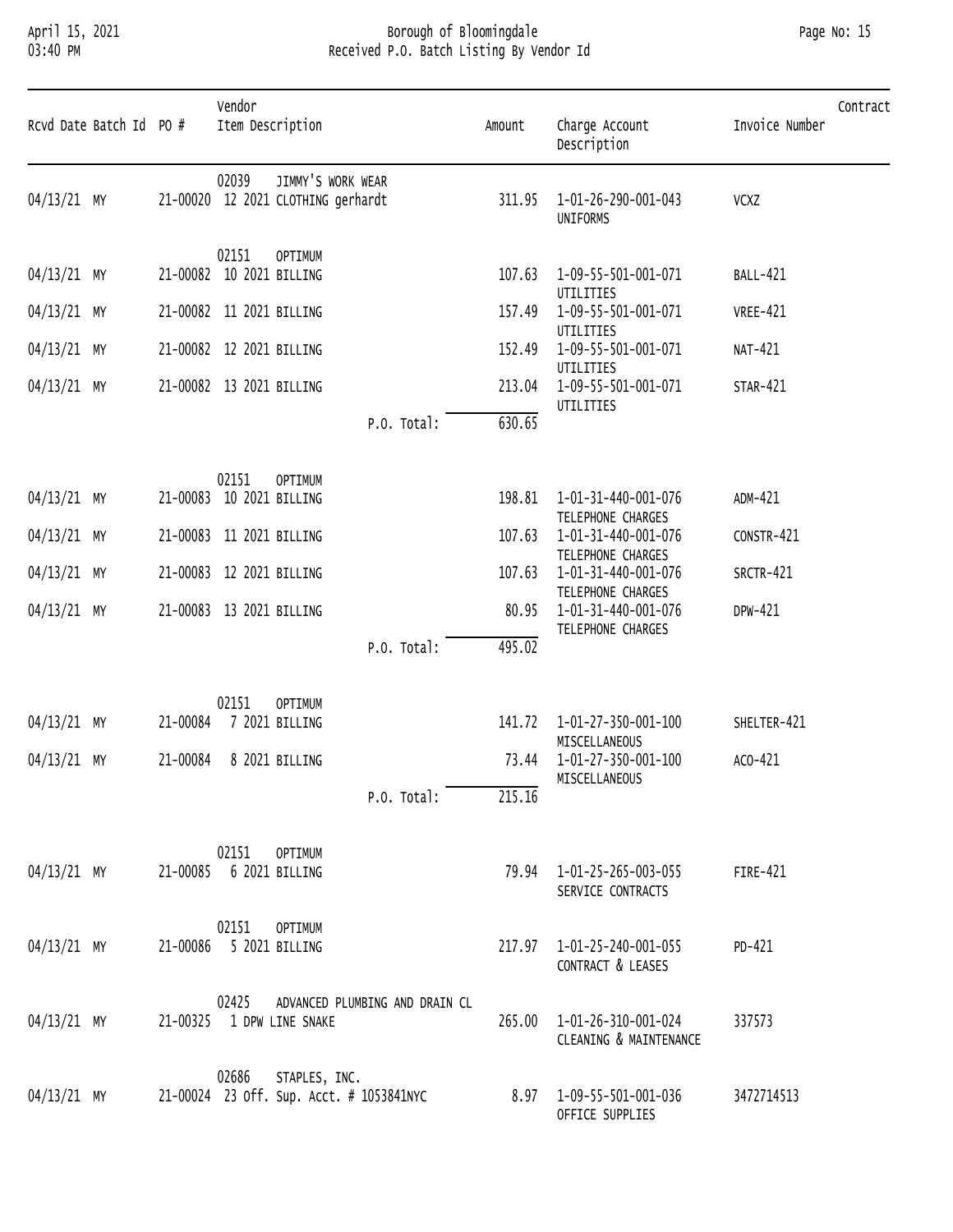### April 15, 2021 Borough of Bloomingdale Page No: 16 03:40 PM Received P.O. Batch Listing By Vendor Id

| Page No: | -16 |
|----------|-----|
|          |     |

| Rcvd Date Batch Id PO # |          | Vendor<br>Item Description                                                    | Amount | Charge Account<br>Description                                  | Invoice Number | Contract |
|-------------------------|----------|-------------------------------------------------------------------------------|--------|----------------------------------------------------------------|----------------|----------|
| $04/13/21$ MY           |          | 02686<br>STAPLES, INC.<br>21-00341 1 office supplies                          |        | 413.10  1-01-22-195-001-036<br>OFFICE SUPPLIES                 | 0190814787     |          |
| $04/13/21$ MY           | 21-00344 | 03310<br>THE VOZZA AGENCY INC.<br>1 POLICY RENEWAL STREET OPEN                |        | 525.00  1-09-55-501-001-028<br>PROFESSIONAL SERVICES           | 55652          |          |
| $04/13/21$ MY           |          | 04008<br>CLIFFSIDE BODY<br>21-00326 1 MOTOR FOR #14                           |        | 1,880.12  1-01-26-290-001-034<br>MOTOR VEHICLE PARTS & ACCESS. | 94644          |          |
| $04/13/21$ MY           |          | 04056<br>DMC ASSOCIATES, INC<br>21-00127 1 SURVEY WORK WTB TENNIS COURTS      |        | WTB TENNIS CRT SECTION 20                                      | 2102004.001    |          |
| $04/13/21$ MY           |          | 04119<br>W.B. MASON CO INC<br>21-00029 2 Office Supplies                      |        | 30.03 1-01-20-120-001-036<br>OFFICE SUPPLIES                   | 218239663      |          |
|                         |          | 04197<br>OAKLAND MARINE & EQUIPMENT                                           |        |                                                                |                |          |
| $04/13/21$ MY           | 21-00334 | 1 SPARK PLUGS                                                                 |        | 571.10  1-01-26-290-001-034<br>MOTOR VEHICLE PARTS & ACCESS.   | 160408         |          |
| $04/13/21$ MY           |          | 21-00334 2 SPARK PLUGS                                                        |        | 53.96 1-01-26-290-001-034<br>MOTOR VEHICLE PARTS & ACCESS.     | 160917         |          |
|                         |          | P.O. Total:                                                                   | 625.06 |                                                                |                |          |
| $04/13/21$ MY           | 21-00048 | 04492<br><b>BILLY DOTY</b><br>4 2021 services                                 |        | 575.00  1-09-55-501-001-237<br>LAB FEES                        | 03-2021        |          |
| $04/13/21$ MY           |          | 04507 LOWES BUSINESS ACCT/GE<br>21-00279 3 2021 supplies                      |        | 91.57  1-01-26-310-001-024<br>CLEANING & MAINTENANCE           | 902766         |          |
| $04/13/21$ MY           |          | 04578<br>MID-ATLANTIC TRUCK CENTRE, INC<br>21-00330 1 TANK RAD & OVERFLOW     |        | 399.55 1-01-26-305-001-026<br>EQUIPMENT MAINTENANCE            | X101125959     |          |
| $04/13/21$ MY           |          | 04607<br>MICHAEL GROSSI<br>21-00383 1 CLOTHING REIMBURSEMENT                  |        | 134.97  1-09-55-501-001-043<br>UNIFORMS                        |                |          |
| $04/13/21$ MY           |          | 05298<br>SUMMIT ELECTRICAL SUPPLY CO<br>21-00328 1 LIGHT POLE MAIN ST (STOCK) |        | 2,850.00  1-01-26-290-001-059<br>ROAD SUPPLIES SAND AND SALT   | 83274-1        |          |
| $04/13/21$ MY           |          | FERATI'S PIZZA<br>05406<br>21-00387 1 PIZZA DELIVERIES                        |        | 144.00 T-19-56-107-001-102<br>SENIOR CENTER DONATIONS          | $3/25 - 4/8$   |          |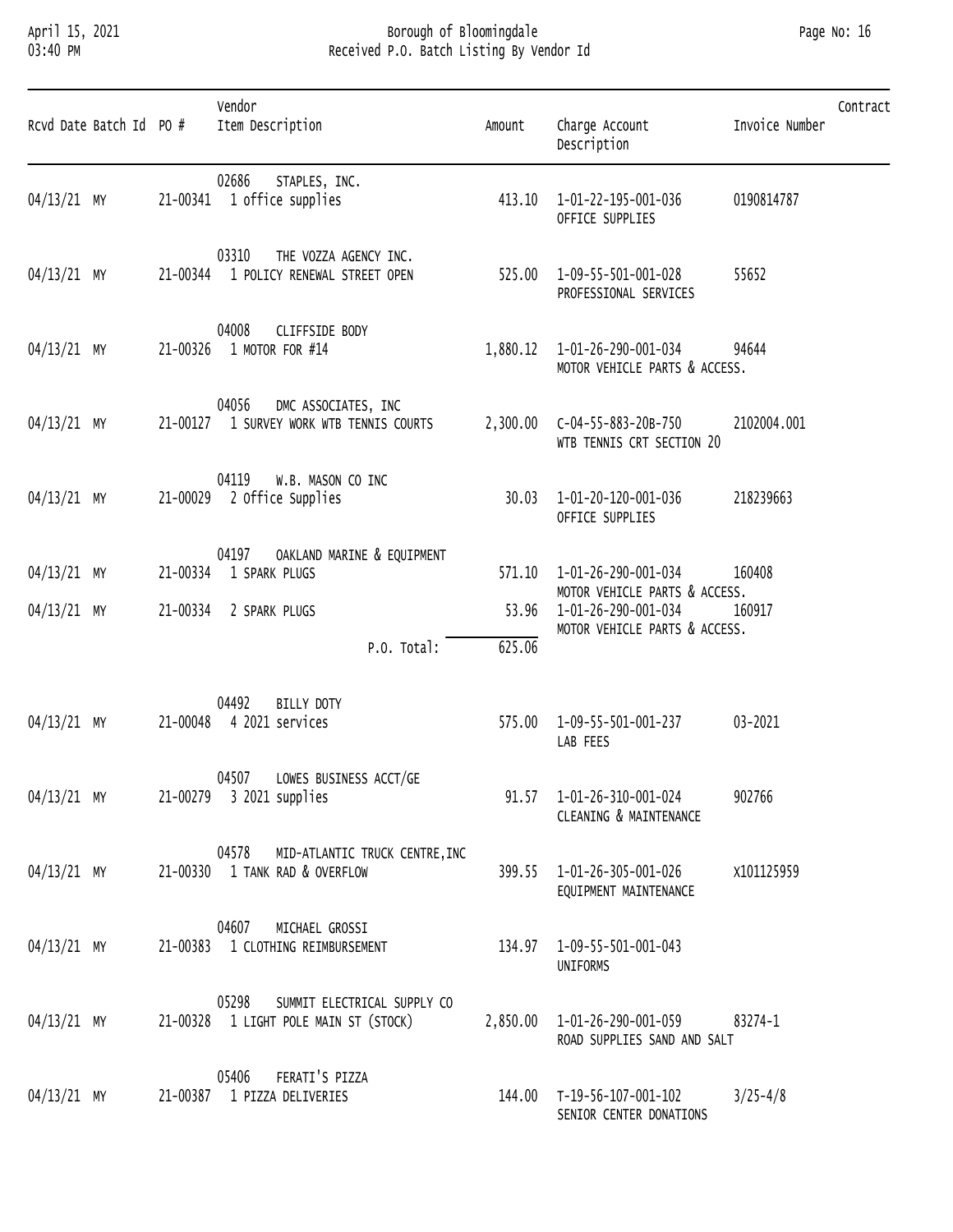# April 15, 2021 Borough of Bloomingdale Page No: 17 03:40 PM Received P.O. Batch Listing By Vendor Id

| Rcvd Date Batch Id PO # |                          | Vendor<br>Item Description                                          | Amount    | Charge Account<br>Description                                         | Invoice Number | Contract |
|-------------------------|--------------------------|---------------------------------------------------------------------|-----------|-----------------------------------------------------------------------|----------------|----------|
| 04/13/21 MY             | 20-00095                 | 06031<br>NEW JERSEY FUTURE<br>3 SUSTAINABLE ECONOMIC REDEV          |           | 25,000.00    G-01-41-791-004-301<br>HIGHLANDS DOWNTOWN ECONOMIC GRANT |                |          |
| 04/13/21 MY             | 21-00382                 | 06082<br>A1 MESSENGER SERVICE<br>1 MESSENGER SERVICE                | 150.00    | 1-01-20-100-001-022<br>POSTAGE & EXPRESS CHARGES                      | 10619          |          |
|                         |                          | Total for Batch: MY                                                 | 59,521.00 |                                                                       |                |          |
| $04/13/21$ SG           | 21-00399                 | B'DLE CURRENT FUND A/C # 584 0<br>00009<br>1 traffic admin fees     | 90.00     | T-19-56-106-001-106<br>PSE&G                                          | $21 - 002$     |          |
| $04/13/21$ SG           | 21-00399                 | 2 traffic admin fees                                                | 200.00    | T-19-56-106-001-106<br>PSE&G                                          | $21 - 003$     |          |
|                         |                          | P.O. Total:                                                         | 290.00    |                                                                       |                |          |
| $04/13/21$ SG           |                          | 00619<br>LINCOLN FINANCIAL ADVISORS<br>21-00398 1 2020 losap        | 32,653.50 | 0-01-43-496-001-301<br>LENGTH OF SERVICES AWARDS                      | 2020           |          |
| $04/13/21$ SG           | 21-00335                 | 01940<br>BOB TUIT PAVING & LANDSCAPING<br>1 RAFKIND RAISE WATER CAP | 710.00    | 1-09-55-512-001-203<br>CONTRACTED LABOR                               | 5398           |          |
| $04/13/21$ SG           | 21-00395                 | 02945<br>AL SAINT JACQUES<br>1 NASAR REGISTRATION REIMBURSE         | 300.00    | 1-01-25-252-001-255<br>SEARCH AND RESCUE                              | 428690         |          |
|                         |                          | Total for Batch: SG                                                 | 33,953.50 |                                                                       |                |          |
|                         | Total for Date: 04/13/21 | Total for All Batches:                                              | 93,474.50 |                                                                       |                |          |

|             |          | 00100 | VERIZON            |        |                     |
|-------------|----------|-------|--------------------|--------|---------------------|
| 04/14/21 MY | 21-00402 |       | 1 APRIL 2021 BILLS | 43.68  | 1-01-31-440-001-076 |
|             |          |       |                    |        | TELEPHONE CHARGES   |
| 04/14/21 MY | 21-00402 |       | 2 APRIL 2021 BILLS | 43.04  | 1-01-31-440-001-076 |
|             |          |       |                    |        | TELEPHONE CHARGES   |
| 04/14/21 MY | 21-00402 |       | 3 APRIL 2021 BILLS | 89.18  | 1-01-31-440-001-076 |
|             |          |       |                    |        | TELEPHONE CHARGES   |
| 04/14/21 MY | 21-00402 |       | 4 APRIL 2021 BILLS | 67.64  | 1-01-31-440-001-076 |
|             |          |       |                    |        | TELEPHONE CHARGES   |
| 04/14/21 MY | 21-00402 |       | 5 APRIL 2021 BILLS | 143.99 | 1-01-31-440-001-076 |
|             |          |       |                    |        | TELEPHONE CHARGES   |
| 04/14/21 MY | 21-00402 |       | 6 APRIL 2021 BILLS | 126.17 | 1-01-31-440-001-076 |
|             |          |       |                    |        | TELEPHONE CHARGES   |
| 04/14/21 MY | 21-00402 |       | 7 APRIL 2021 BILLS | 40.14  | 1-01-31-440-001-076 |
|             |          |       |                    |        | TELEPHONE CHARGES   |
| 04/14/21 MY | 21-00402 |       | 8 APRIL 2021 BILLS | 318.69 | 1-01-31-440-001-076 |
|             |          |       |                    |        |                     |

| 04/14/21 MY |    | 21-00402 | 1 APRIL 2021 BILLS | 43.68  | 1-01-31-440-001-076 |
|-------------|----|----------|--------------------|--------|---------------------|
|             |    |          |                    |        | TELEPHONE CHARGES   |
| 04/14/21    | МY | 21-00402 | 2 APRIL 2021 BILLS | 43.04  | 1-01-31-440-001-076 |
|             |    |          |                    |        | TELEPHONE CHARGES   |
| 04/14/21 MY |    | 21-00402 | 3 APRIL 2021 BILLS | 89.18  | 1-01-31-440-001-076 |
|             |    |          |                    |        | TELEPHONE CHARGES   |
| 04/14/21    | MY | 21-00402 | 4 APRIL 2021 BILLS | 67.64  | 1-01-31-440-001-076 |
|             |    |          |                    |        | TELEPHONE CHARGES   |
| 04/14/21    | MY | 21-00402 | 5 APRIL 2021 BILLS | 143.99 | 1-01-31-440-001-076 |
|             |    |          |                    |        | TELEPHONE CHARGES   |
| 04/14/21    | MY | 21-00402 | 6 APRIL 2021 BILLS | 126.17 | 1-01-31-440-001-076 |
|             |    |          |                    |        | TELEPHONE CHARGES   |
| 04/14/21    | MY | 21-00402 | 7 APRIL 2021 BILLS | 40.14  | 1-01-31-440-001-076 |
|             |    |          |                    |        | TELEPHONE CHARGES   |
| 04/14/21 MY |    | 21-00402 | 8 APRIL 2021 BILLS | 318.69 | 1-01-31-440-001-076 |
|             |    |          |                    |        | TELEPHONE CHARGES   |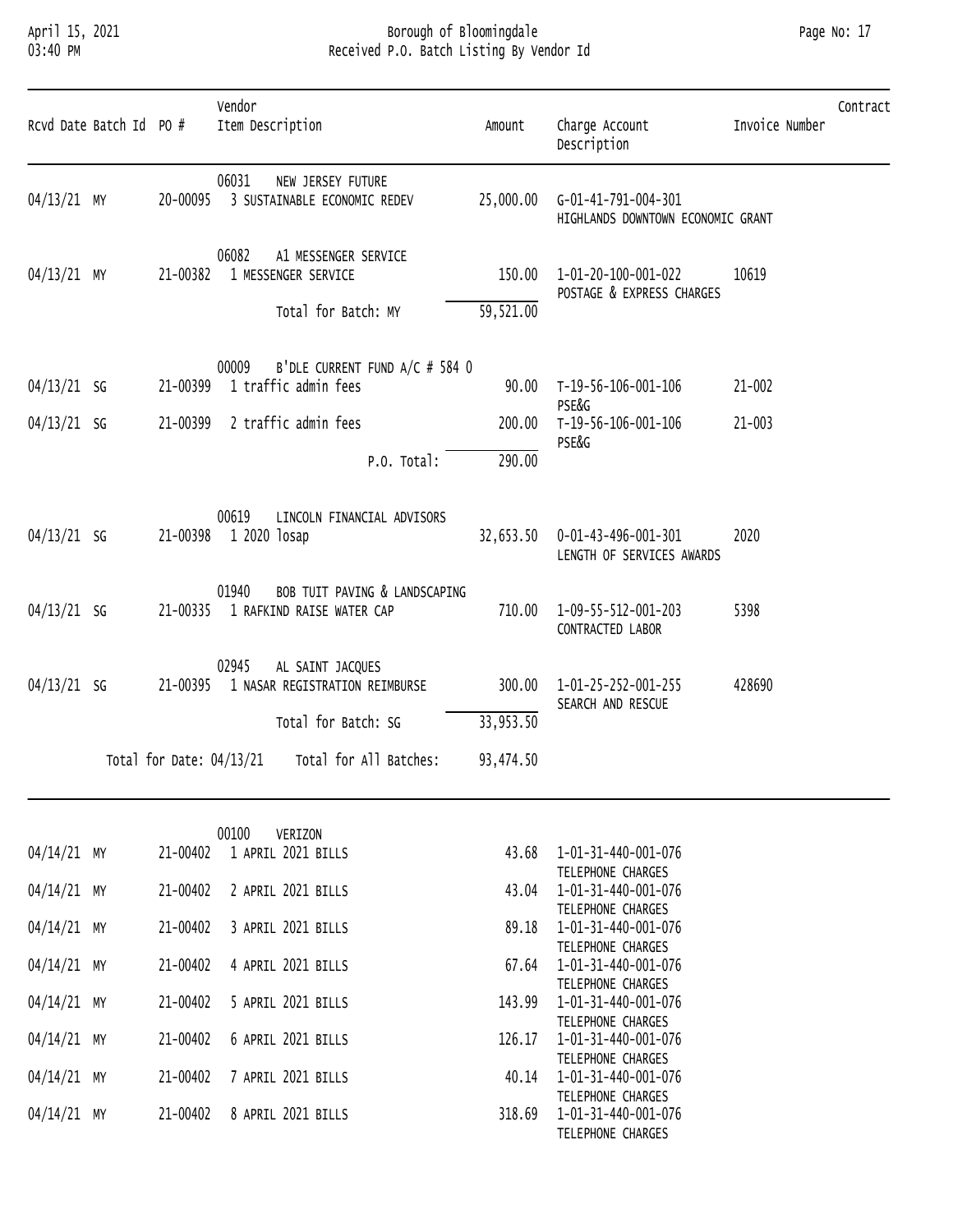# April 15, 2021 Borough of Bloomingdale Page No: 18 03:40 PM Received P.O. Batch Listing By Vendor Id

| Rcvd Date Batch Id PO # |          | Vendor<br>Item Description            | Amount   | Charge Account<br>Description               | Contract<br>Invoice Number |
|-------------------------|----------|---------------------------------------|----------|---------------------------------------------|----------------------------|
|                         |          | P.O. Total:                           | 872.53   |                                             |                            |
|                         |          | 00133<br>BAKER & TAYLOR BOOKS W510486 |          |                                             |                            |
| 04/14/21 MY             | 20-00171 | 4 DVD ORDER                           | 115.24   | 0-01-29-390-001-207                         | H54144560                  |
|                         |          |                                       |          | AUDIOVISUAL MATERIAL                        |                            |
| 04/14/21 MY             | 20-00171 | 5 DVD ORDER                           | 14.59    | 0-01-29-390-001-207                         | T24008660                  |
|                         |          |                                       |          | AUDIOVISUAL MATERIAL                        |                            |
| 04/14/21 MY             | 20-00171 | 6 DVD ORDER                           | 21.89    | 0-01-29-390-001-207<br>AUDIOVISUAL MATERIAL | T24015040                  |
| 04/14/21 MY             | 20-00171 | 7 DVD ORDER                           | 64.91    | 0-01-29-390-001-207                         | H54698410                  |
|                         |          |                                       |          | AUDIOVISUAL MATERIAL                        |                            |
| 04/14/21 MY             | 20-00171 | 8 DVD ORDER                           | 21.88    | 0-01-29-390-001-207                         | T24012640                  |
|                         |          |                                       |          | AUDIOVISUAL MATERIAL                        |                            |
| 04/14/21 MY             | 20-00171 | 9 DVD ORDER                           | 60.53    | 0-01-29-390-001-207                         | H54672510                  |
| 04/14/21 MY             |          | 20-00171 10 DVD ORDER                 | 13.86    | AUDIOVISUAL MATERIAL<br>0-01-29-390-001-207 | H54744910                  |
|                         |          |                                       |          | AUDIOVISUAL MATERIAL                        |                            |
|                         |          | P.O. Total:                           | 312.90   |                                             |                            |
|                         |          |                                       |          |                                             |                            |
|                         |          | 00133<br>BAKER & TAYLOR BOOKS W510486 |          |                                             |                            |
| 04/14/21 MY             | 20-01106 | 8 DECEMBER BOOKS                      | 592.51   | 0-01-29-390-001-208                         | 5016776489                 |
|                         |          |                                       |          | <b>BOOKS</b>                                |                            |
| 04/14/21 MY             | 20-01106 | 9 DECEMBER BOOKS                      | 105.79   | 0-01-29-390-001-208                         | 5016822496                 |
|                         |          |                                       |          | <b>BOOKS</b>                                |                            |
| 04/14/21 MY             |          | 20-01106 10 DECEMBER BOOKS            | 41.11    | 0-01-29-390-001-208<br><b>BOOKS</b>         | 5016763790                 |
| 04/14/21 MY             |          | 20-01106 11 DECEMBER BOOKS            | 14.32    | 0-01-29-390-001-208                         | 5016763791                 |
|                         |          |                                       |          | <b>BOOKS</b>                                |                            |
| 04/14/21 MY             |          | 20-01106 12 DECEMBER BOOKS            | 69.77    | 0-01-29-390-001-208                         | 5016791339                 |
|                         |          |                                       |          | <b>BOOKS</b>                                |                            |
| $04/14/21$ MY           |          | 20-01106 13 DECEMBER BOOKS            |          | 767.93  0-01-29-390-001-208<br><b>BOOKS</b> | 5016840644                 |
| $04/14/21$ MY           |          | 20-01106 14 DECEMBER BOOKS            |          | 40.43  0-01-29-390-001-208                  | 5016806586                 |
|                         |          |                                       |          | <b>BOOKS</b>                                |                            |
|                         |          | P.O. Total:                           | 1,631.86 |                                             |                            |
|                         |          |                                       |          |                                             |                            |
|                         |          | BAKER & TAYLOR BOOKS W510486<br>00133 |          |                                             |                            |
| $04/14/21$ MY           |          | 21-00105 9 Auto Yours Titles          |          | 16.30  1-01-29-390-001-208<br><b>BOOKS</b>  | 5016791338                 |
| $04/14/21$ MY           |          | 21-00105 10 Auto Yours Titles         | 16.89    | 1-01-29-390-001-208                         | 5016776488                 |
|                         |          |                                       |          | <b>BOOKS</b>                                |                            |
| 04/14/21 MY             |          | 21-00105 11 Auto Yours Titles         |          | 48.93  1-01-29-390-001-208                  | 5016822495                 |
|                         |          |                                       |          | <b>BOOKS</b>                                |                            |
| $04/14/21$ MY           |          | 21-00105 12 Auto Yours Titles         |          | 32.03  1-01-29-390-001-208                  | 5016763789                 |
| 04/14/21 MY             |          | 21-00105 13 Auto Yours Titles         |          | <b>BOOKS</b><br>31.47   1-01-29-390-001-208 | 5016840643                 |
|                         |          |                                       |          | <b>BOOKS</b>                                |                            |
| $04/14/21$ MY           |          | 21-00105 14 Auto Yours Titles         |          | 33.17  1-01-29-390-001-208                  | 5016806585                 |

BOOKS **BOOKS**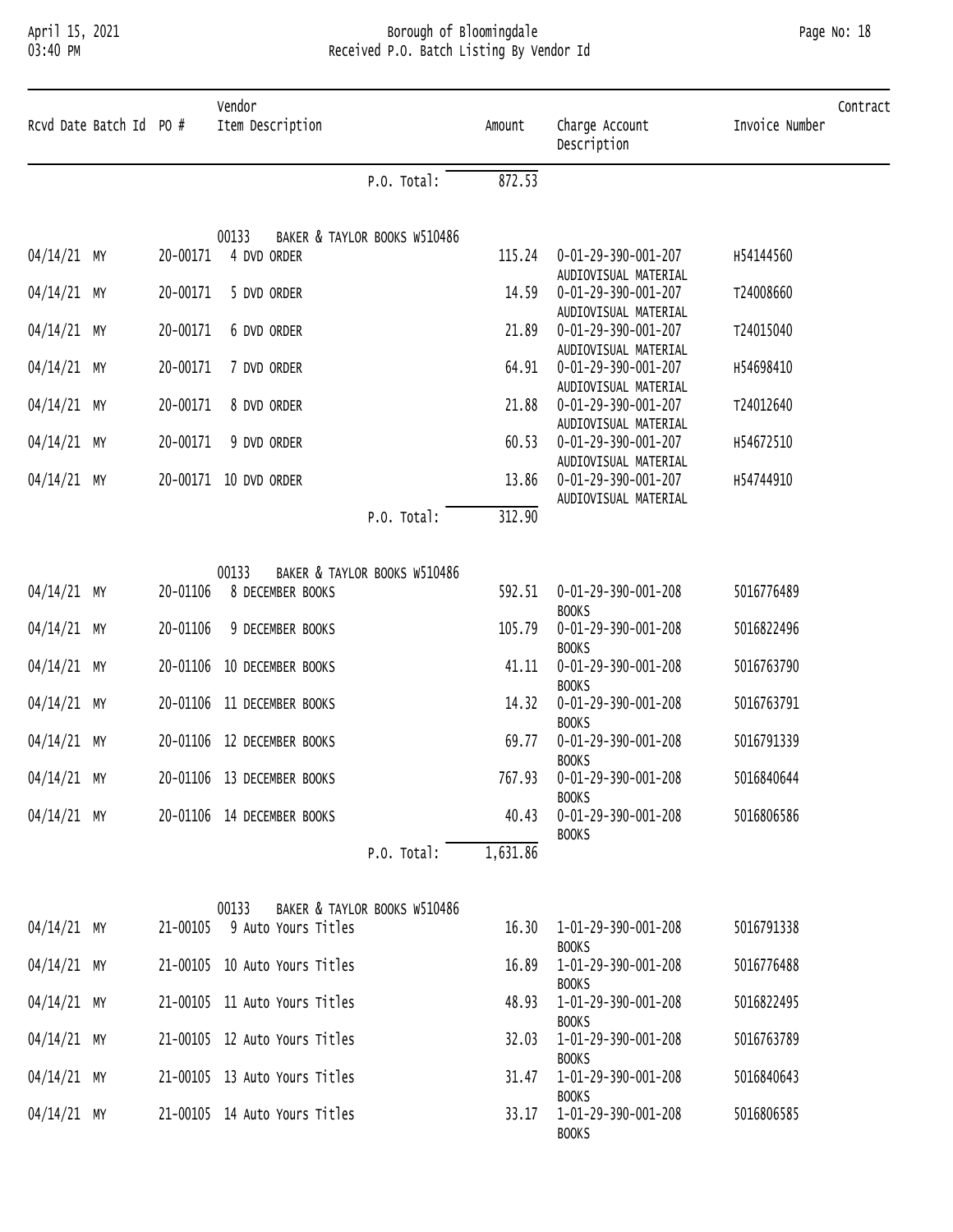# April 15, 2021 Borough of Bloomingdale Page No: 19 03:40 PM Received P.O. Batch Listing By Vendor Id

| Rcvd Date Batch Id PO # |  | Vendor<br>Item Description            | Amount    | Charge Account<br>Description                                         | Invoice Number | Contract |
|-------------------------|--|---------------------------------------|-----------|-----------------------------------------------------------------------|----------------|----------|
|                         |  | P.O. Total:                           | 178.79    |                                                                       |                |          |
|                         |  | 00418<br>SANITATION EQUIPMENT CORP.   |           |                                                                       |                |          |
| 04/14/21 MY             |  | 21-00172 1 REPAIR TO TRUCK            | 1,071.10  | 1-01-26-305-001-026                                                   | 57071          |          |
| 04/14/21 MY             |  | 21-00172 2 REPAIR TO TRUCK            | 988.69    | EQUIPMENT MAINTENANCE<br>1-01-26-305-001-026<br>EQUIPMENT MAINTENANCE | 57075          |          |
|                         |  | P.O. Total:                           | 2,059.79  |                                                                       |                |          |
|                         |  | 00460<br>HERO'S SALUTE AWARDS CO      |           |                                                                       |                |          |
| 04/14/21 MY             |  | 21-00393 1 Woodgrain nameplate 2x8    | 15.00     | 1-01-20-120-001-036<br>OFFICE SUPPLIES                                | 67229          |          |
|                         |  | 00561<br>G.T.B.M. INC                 |           |                                                                       |                |          |
| 04/14/21 MY             |  | 21-00306 1 682 ANTENNA REPLACEMENT    | 261.50    | 1-01-25-240-001-026<br>MAINTENANCE OF OTHER EQUIP.                    | 30459          |          |
|                         |  | 00601<br>RACHLES/MICHELES OIL CO, INC |           |                                                                       |                |          |
| 04/14/21 MY             |  | 21-00047 11 2021 gas                  | 5,432.71  | 1-01-31-460-001-100                                                   | 337756         |          |
| 04/14/21 MY             |  | 21-00047 12 2021 gas                  | 1,037.59  | Gasoline Expenses<br>1-01-31-460-001-100                              | 337864         |          |
|                         |  |                                       |           | Gasoline Expenses                                                     |                |          |
| 04/14/21 MY             |  | 21-00047 13 2021 gas                  | 7,569.11  | 1-01-31-460-001-100<br>Gasoline Expenses                              | 338789         |          |
| 04/14/21 MY             |  | 21-00047 14 2021 gas                  | 2,452.88  | 1-01-31-460-001-100                                                   | 339200         |          |
| 04/14/21 MY             |  | 21-00047 15 2021 gas                  | 2,089.44  | Gasoline Expenses<br>1-01-31-460-001-100                              | 339220         |          |
|                         |  |                                       |           | Gasoline Expenses                                                     |                |          |
| 04/14/21 MY             |  | 21-00047 16 2021 gas                  | 1,102.54  | 1-01-31-460-001-100                                                   | 340332         |          |
|                         |  | P.O. Total:                           | 19,684.27 | Gasoline Expenses                                                     |                |          |
|                         |  |                                       |           |                                                                       |                |          |
|                         |  | 01020<br>THE AUTO PARTS SOURCE LLC    |           |                                                                       |                |          |

|             |  |  | THE TWIP ITAILS SOURCE EEC                       |                               |        |
|-------------|--|--|--------------------------------------------------|-------------------------------|--------|
|             |  |  | 04/14/21 MY 21-00088 49 2021 MOTOR VEHICLE PARTS |                               | 589671 |
|             |  |  |                                                  | MOTOR VEHICLE PARTS & ACCESS. |        |
|             |  |  | 04/14/21 MY 21-00088 50 2021 MOTOR VEHICLE PARTS |                               | 589599 |
|             |  |  |                                                  | MOTOR VEHICLE PARTS & ACCESS. |        |
| 04/14/21 MY |  |  |                                                  |                               | 589571 |
|             |  |  |                                                  | MOTOR VEHICLE PARTS & ACCESS. |        |
| 04/14/21 MY |  |  | 21-00088 52 2021 MOTOR VEHICLE PARTS             |                               | 589570 |
|             |  |  |                                                  | MOTOR VEHICLE PARTS & ACCESS. |        |
|             |  |  | 04/14/21 MY 21-00088 53 2021 MOTOR VEHICLE PARTS |                               | 589565 |
|             |  |  |                                                  | MOTOR VEHICLE PARTS & ACCESS. |        |
| 04/14/21 MY |  |  |                                                  | 18.99    1-01-26-290-001-034  | 589123 |
|             |  |  |                                                  | MOTOR VEHICLE PARTS & ACCESS. |        |
| 04/14/21 MY |  |  | 21-00088 55 2021 MOTOR VEHICLE PARTS             |                               | 587981 |
|             |  |  |                                                  | MOTOR VEHICLE PARTS & ACCESS. |        |
|             |  |  | 04/14/21 MY 21-00088 56 2021 MOTOR VEHICLE PARTS |                               | 588710 |
|             |  |  |                                                  | MOTOR VEHICLE PARTS & ACCESS  |        |

| 62.20  | 1-01-26-290-001-034<br>589671 |
|--------|-------------------------------|
|        | MOTOR VEHICLE PARTS & ACCESS. |
| 11.32  | 1-01-26-290-001-034<br>589599 |
|        | MOTOR VEHICLE PARTS & ACCESS. |
| 50.78  | 1-01-26-290-001-034<br>589571 |
|        | MOTOR VEHICLE PARTS & ACCESS. |
| 39.97  | 1-01-26-290-001-034<br>589570 |
|        | MOTOR VEHICLE PARTS & ACCESS. |
| 217.30 | 1-01-26-290-001-034<br>589565 |
|        | MOTOR VEHICLE PARTS & ACCESS. |
| 18.99  | 1-01-26-290-001-034<br>589123 |
|        | MOTOR VEHICLE PARTS & ACCESS. |
| 35.81  | 1-01-26-290-001-034<br>587981 |
|        | MOTOR VEHICLE PARTS & ACCESS. |
| 118.35 | 1-01-26-290-001-034<br>588710 |
|        | MOTOR VEHICLE PARTS & ACCESS. |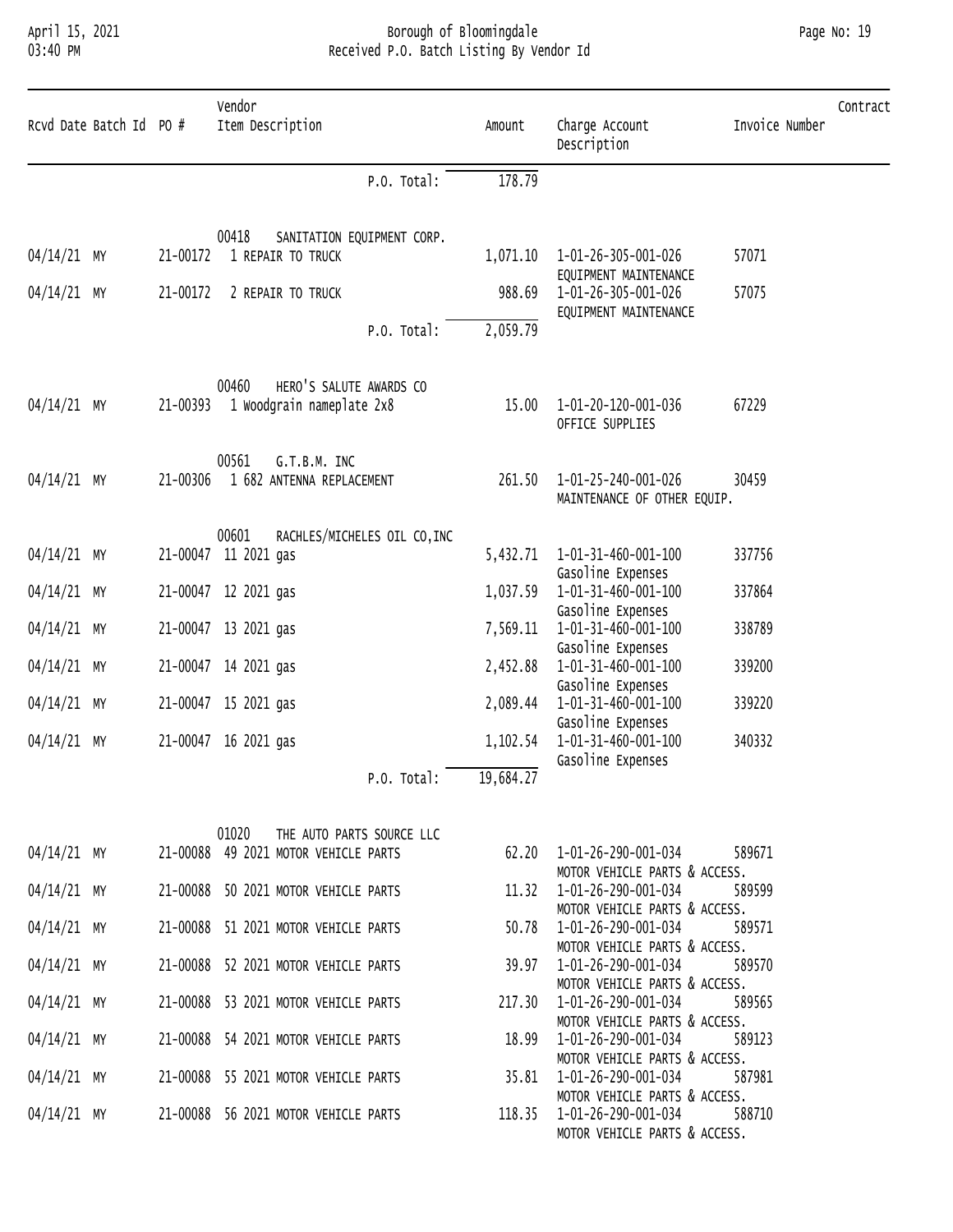### April 15, 2021 Borough of Bloomingdale Page No: 20 03:40 PM Received P.O. Batch Listing By Vendor Id

| Rcvd Date Batch Id PO #    |          | Vendor<br>Item Description                                                   | Amount   | Charge Account<br>Description                                                                                                                                                                                                                                                     | Invoice Number   | Contract |
|----------------------------|----------|------------------------------------------------------------------------------|----------|-----------------------------------------------------------------------------------------------------------------------------------------------------------------------------------------------------------------------------------------------------------------------------------|------------------|----------|
| $04/14/21$ MY              |          | 21-00088 57 2021 MOTOR VEHICLE PARTS                                         |          | 27.46  1-01-26-290-001-034                                                                                                                                                                                                                                                        | 589672           |          |
| 04/14/21 MY                |          | 21-00088 58 2021 MOTOR VEHICLE PARTS                                         |          | MOTOR VEHICLE PARTS & ACCESS.<br>$141.95$ $1-01-26-290-001-034$<br>MOTOR VEHICLE PARTS & ACCESS.                                                                                                                                                                                  | 589780           |          |
| 04/14/21 MY                |          | 21-00088 59 2021 MOTOR VEHICLE PARTS                                         |          | MOTOR VEHICLE PARTS<br>110.57- 1-01-26-290-001-034<br>MOTOR VEHICLE PARTS & ACCESS.                                                                                                                                                                                               | 589679           |          |
| 04/14/21 MY                |          | 21-00088 60 2021 MOTOR VEHICLE PARTS                                         |          | MOTOR VEHICLE PARTS<br>79.69    1-01-26-290-001-034<br>MOTOR VEHICLE PARTS & ACCESS.                                                                                                                                                                                              | 591109           |          |
| 04/14/21 MY                |          | 21-00088 61 2021 MOTOR VEHICLE PARTS                                         |          | MOTOR VEHICLE PARTS<br>47.34 1-01-26-290-001-034<br>MOTOR VEHICLE PARTS & ACCESS.                                                                                                                                                                                                 | 591312           |          |
| 04/14/21 MY                |          | 21-00088 62 2021 MOTOR VEHICLE PARTS                                         |          | $18.00 - 1 - 01 - 26 - 290 - 001 - 034$<br>MOTOR VEHICLE PARTS & ACCESS.                                                                                                                                                                                                          | 589782           |          |
| 04/14/21 MY                |          | 21-00088 63 2021 MOTOR VEHICLE PARTS                                         |          | 399.11  1-01-26-290-001-034<br>MOTOR VEHICLE PARTS & ACCESS.                                                                                                                                                                                                                      | 590924           |          |
| 04/14/21 MY<br>04/14/21 MY |          | 21-00088 64 2021 MOTOR VEHICLE PARTS<br>21-00088 65 2021 MOTOR VEHICLE PARTS |          | $21.02 \t 1-01-26-290-001-034$<br>MOTOR VEHICLE PARTS & ACCESS.                                                                                                                                                                                                                   | 590740<br>589812 |          |
| 04/14/21 MY                |          | 21-00088 66 2021 MOTOR VEHICLE PARTS                                         |          | 21.02 1-01-26-290-001-034<br>MOTOR VEHICLE PARTS<br>6.79 1-01-26-290-001-034<br>MOTOR VEHICLE PARTS<br>46.03 1-01-26-290-001-034<br>MOTOR VEHICLE PARTS<br>225.00 1-01-26-290-001-034<br>MOTOR VEHICLE PARTS<br>346.38 1-01-26-290-001-034<br>MO<br>MOTOR VEHICLE PARTS & ACCESS. | 589673           |          |
| 04/14/21 MY                |          | 21-00088 67 2021 MOTOR VEHICLE PARTS                                         |          | MOTOR VEHICLE PARTS & ACCESS.                                                                                                                                                                                                                                                     | 590202           |          |
| 04/14/21 MY                |          | 21-00088 68 2021 MOTOR VEHICLE PARTS                                         |          | MOTOR VEHICLE PARTS & ACCESS.<br>MOTOR VEHICLE PARTS & ACCESS.                                                                                                                                                                                                                    | 590285           |          |
| 04/14/21 MY                |          | 21-00088 69 2021 MOTOR VEHICLE PARTS                                         |          | MOTOR VEHICLE PARTS & ACCESS.                                                                                                                                                                                                                                                     | 590497           |          |
| 04/14/21 MY                |          | 21-00088 70 2021 MOTOR VEHICLE PARTS                                         |          | MOTOR VEHICLE PARTS & ACCESS.                                                                                                                                                                                                                                                     | 590385           |          |
| 04/14/21 MY                |          | 21-00088 71 2021 MOTOR VEHICLE PARTS                                         |          | 22.92  1-01-26-290-001-034<br>MOTOR VEHICLE PARTS & ACCESS.                                                                                                                                                                                                                       | 590197           |          |
|                            |          | P.O. Total:                                                                  | 1,843.93 |                                                                                                                                                                                                                                                                                   |                  |          |
| $04/14/21$ MY              |          | 01055<br>NJ DEPT OF LABOR<br>21-00389 1 LATE PAYMENT FOR UNEMPLOYMENT        | 236.29   | T-14-56-851-001-801<br>MISCELLANEOUS                                                                                                                                                                                                                                              | CS173-13017      |          |
| 04/14/21 MY                |          | 01260<br>JANE MC CARTHY<br>21-00059 2 2021 medicare refund                   |          | 445.50  1-01-23-220-001-100<br>Employee Group Insurance                                                                                                                                                                                                                           | JAN-MARCH 2020   |          |
| 04/14/21 MY                |          | 01347<br>RENTALS UNLIMITED, INC.<br>20-00222 1 postdigger                    | 63.00    | 0-01-26-290-001-059<br>ROAD SUPPLIES SAND AND SALT                                                                                                                                                                                                                                | 405830           |          |
| 04/14/21 MY                | 21-00109 | 01353<br>PALSPLUS<br>$\overline{\phantom{a}}$                                | 310.50   | 1-01-29-390-001-032<br>VERIZON (TELECOM)                                                                                                                                                                                                                                          | 3696             |          |
| $04/14/21$ MY              |          | 01353<br>PALSPLUS<br>21-00112 2 Hoopla                                       | 1,128.36 | 1-01-29-390-001-209<br>MACHINE READABLE                                                                                                                                                                                                                                           | 3703             |          |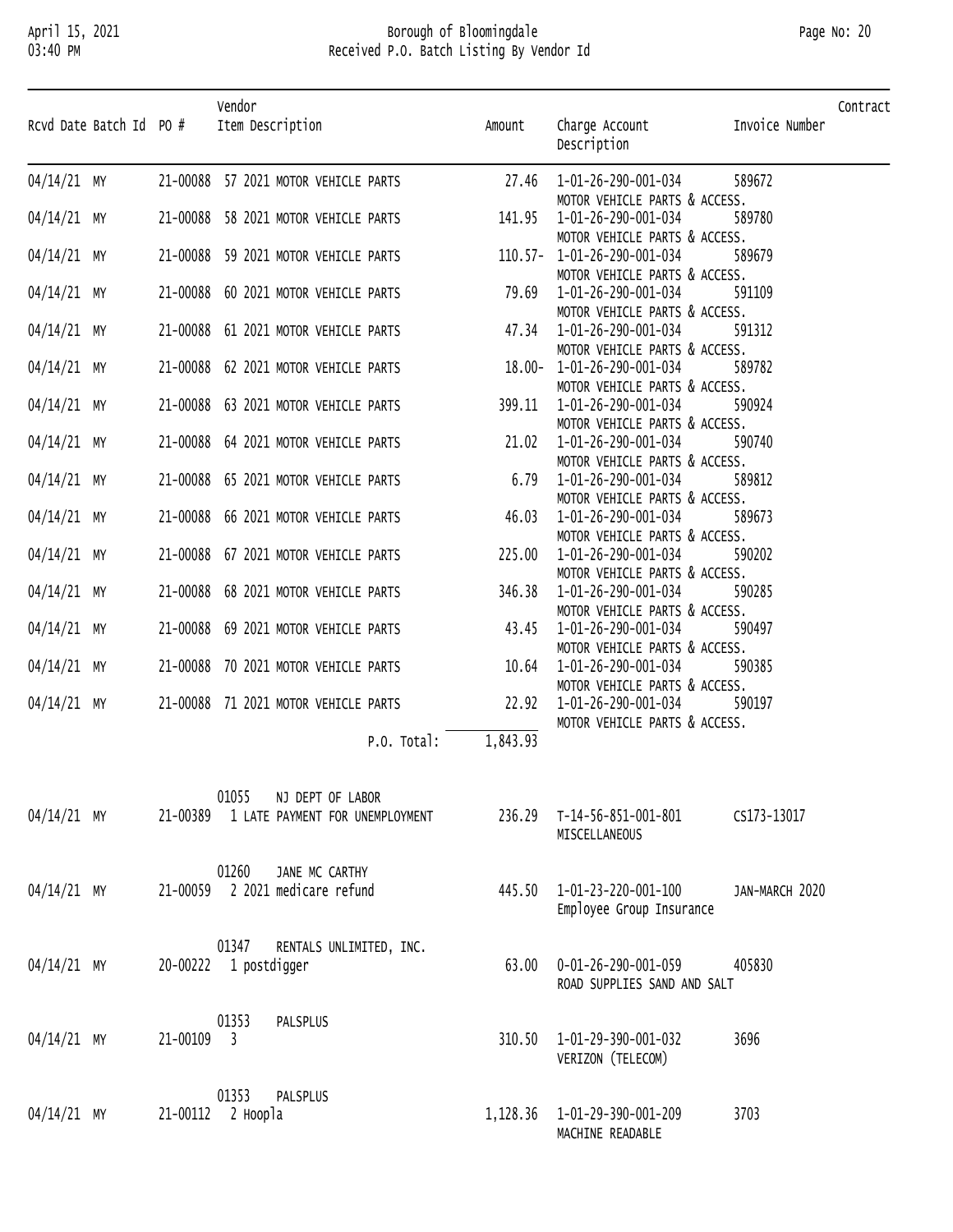# April 15, 2021 Borough of Bloomingdale Page No: 21 03:40 PM Received P.O. Batch Listing By Vendor Id

|             | Rcvd Date Batch Id PO # |            | Vendor<br>Item Description                                                        | Amount               | Charge Account<br>Description                     | Contract<br>Invoice Number |
|-------------|-------------------------|------------|-----------------------------------------------------------------------------------|----------------------|---------------------------------------------------|----------------------------|
| 04/14/21 MY |                         |            | 01353<br>PALSPLUS<br>21-00116 3 Tech Support                                      |                      | 593.75 1-01-29-390-001-211<br>COMPUTER            | 3695                       |
| 04/14/21 MY |                         |            | 01353<br>PALSPLUS<br>21-00311 2 PROGRAMS                                          | 150.00               | 1-01-29-390-001-214<br>CONFERENCES                | 3687                       |
| 04/14/21 MY |                         | 21-00108 6 | 01394<br><b>GALE GROUP</b>                                                        | 30.39                | 1-01-29-390-001-208<br><b>BOOKS</b>               | 74022910                   |
| 04/14/21 MY |                         |            | 01457<br>PATRICIA A. PERUGINO<br>21-00256 4 RING LIGHT AMAZON                     |                      | 79.88 1-01-29-390-001-208<br><b>BOOKS</b>         | 113-2431729                |
| 04/14/21 MY |                         |            | 21-00256 6 AMAZON-ROCK PAINTING, BRUSHES<br>P.O. Total:                           | 146.60               | 66.72  1-01-29-390-001-217<br>OFFICE SUPPLIES     |                            |
| 04/14/21 MY |                         |            | 01463<br>DARMOFALSKI ENGINEERING INC<br>20-01250 9 HAMILTON STREET ROAD/WATER/SEW |                      | HAMILTON ST SEC 20                                | 18220                      |
| 04/14/21 MY |                         |            | 01463<br>DARMOFALSKI ENGINEERING INC<br>20-01251 6 UNION AVE SIDEWALKS            | 6,000.00             | C-04-55-883-20B-650<br>UNION AVE SIDEWALKS SEC 20 | 18221                      |
| 04/14/21 MY |                         |            | 01477<br>CINTAS FIRE PROTECTION<br>21-00050 13 2021 DPW CLOTHING                  | 178.98               | 1-01-26-305-001-043<br>UNIFORMS                   | 4080747380                 |
| 04/14/21 MY |                         |            | 21-00050 14 2021 DPW CLOTHING                                                     |                      | 178.98  1-01-26-305-001-043<br><b>UNIFORMS</b>    | 4079439193                 |
| 04/14/21 MY |                         |            | 21-00050 15 2021 DPW CLOTHING                                                     | 178.98               | 1-01-26-305-001-043<br>UNIFORMS                   | 4078753592                 |
|             |                         |            | P.O. Total:                                                                       | 536.94               |                                                   |                            |
| 04/14/21 MY |                         |            | 01477<br>CINTAS FIRE PROTECTION<br>21-00162 1 FIRE EXTINGUISHER INSPECTION        | 191.42               | 1-01-26-310-001-024<br>CLEANING & MAINTENANCE     | OB61581805                 |
| 04/14/21 MY |                         | 21-00162   | 2 FIRE EXTINGUISHER INSPECTION<br>P.O. Total:                                     | 2,031.29<br>2,222.71 | 1-01-26-310-001-024<br>CLEANING & MAINTENANCE     | 0B61589441                 |
|             |                         |            |                                                                                   |                      |                                                   |                            |

|                       | UZ31<br>INFOBASE                  | PUBLISHING |                     |           |  |
|-----------------------|-----------------------------------|------------|---------------------|-----------|--|
| 04/14/21<br><b>MY</b> | 1-00365<br>ONLINE DATABASE<br>- - | 441.58 ــ  | 0-01-29-390-001-209 | INV405825 |  |
|                       |                                   |            | READABLE<br>MACHINE |           |  |

02686 STAPLES, INC.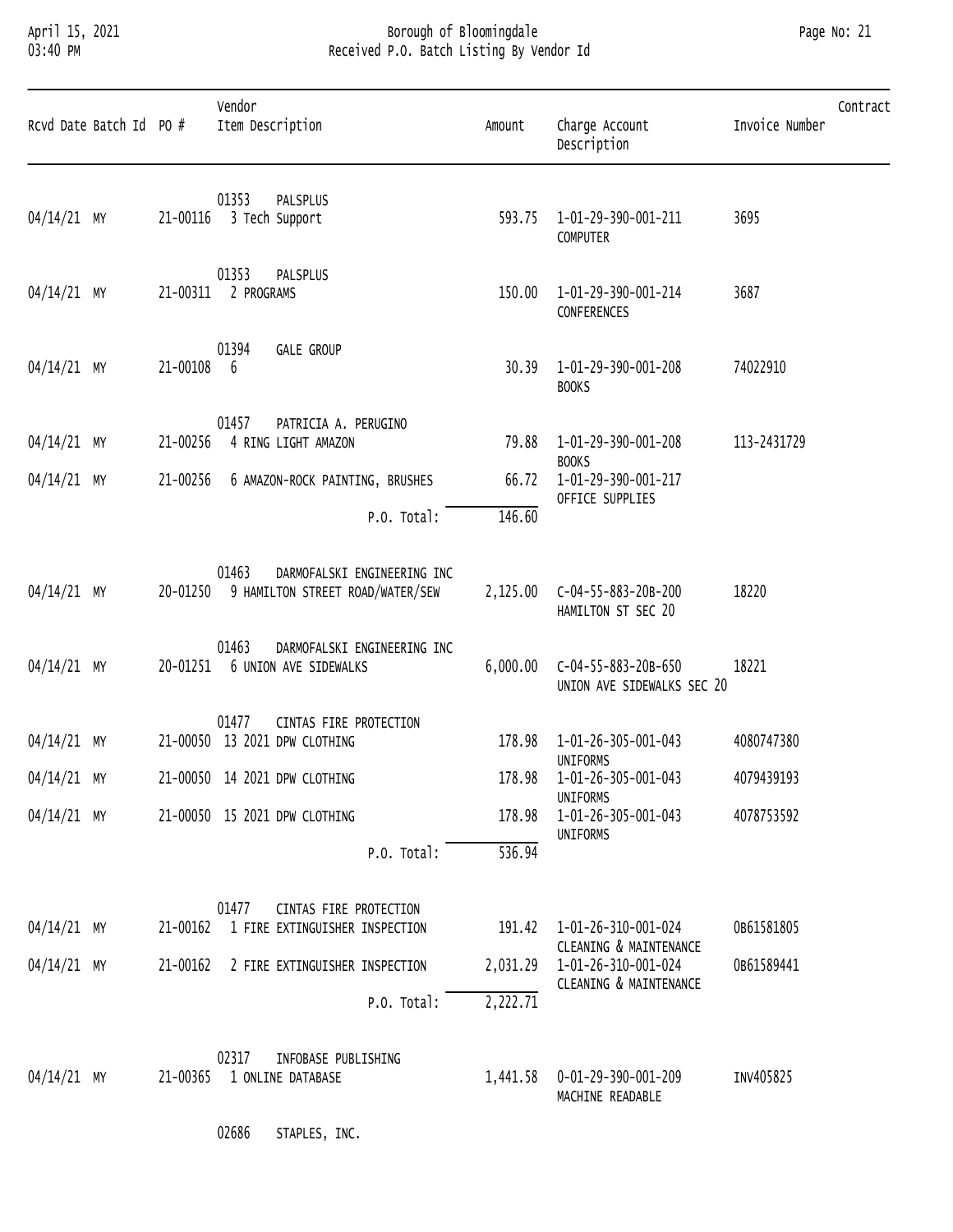### April 15, 2021 Borough of Bloomingdale Page No: 22 03:40 PM Received P.O. Batch Listing By Vendor Id

| Rcvd Date Batch Id PO # |          | Vendor<br>Item Description                                              | Amount   | Charge Account<br>Description                                           | Contract<br>Invoice Number |
|-------------------------|----------|-------------------------------------------------------------------------|----------|-------------------------------------------------------------------------|----------------------------|
| 04/14/21 MY             | 21-00113 | 3 Office supplies #NYC1053841                                           | 89.63    | 1-01-29-390-001-217<br>OFFICE SUPPLIES                                  | 3473016538                 |
| 04/14/21 MY             | 21-00225 | 03674<br>AIRGAS USA, LLC<br>3 REFILLS 2021                              | 6.60     | 1-01-26-310-001-028<br>OTHER PROF. & SPECIAL SERVICES                   | 9978359592                 |
| 04/14/21 MY             |          | 03812<br>SCHOLASTIC LIBRARY PUBLISHING<br>20-01070 7 BOOKS              | 4.19     | 0-01-29-390-001-208<br><b>BOOKS</b>                                     | 28040066                   |
| 04/14/21 MY             | 20-00173 | 04165<br>MIDWEST TAPE<br>7 BOOKS ON TAPE                                | 44.99    | 0-01-29-390-001-207<br>AUDIOVISUAL MATERIAL                             | 99911320                   |
| 04/14/21 MY             |          | 04197<br>OAKLAND MARINE & EQUIPMENT<br>21-00334 3 PLUG                  | 99.89    | 1-01-26-310-001-024<br>CLEANING & MAINTENANCE                           | 160891                     |
| 04/14/21 MY             | 21-00164 | 04499<br>R & J CONTROL INC<br>8 2021 GENERATOR MAINTENANCE              | 369.50   | 1-01-26-310-001-024<br>CLEANING & MAINTENANCE                           | 22101866                   |
| 04/14/21 MY             | 21-00164 | 9 2021 GENERATOR MAINTENANCE                                            | 369.50   | 1-01-26-310-001-024                                                     | 22101865                   |
| 04/14/21 MY             |          | 21-00164 10 2021 GENERATOR MAINTENANCE                                  | 369.50   | CLEANING & MAINTENANCE<br>1-01-26-310-001-024<br>CLEANING & MAINTENANCE | 22101864                   |
| 04/14/21 MY             |          | 21-00164 11 2021 GENERATOR MAINTENANCE                                  | 369.50   | 1-01-26-310-001-024                                                     | 22101863                   |
| $04/14/21$ MY           |          | 21-00164 12 2021 GENERATOR MAINTENANCE                                  | 369.50   | CLEANING & MAINTENANCE<br>1-01-26-310-001-024<br>CLEANING & MAINTENANCE | 22101861                   |
| $04/14/21$ MY           |          | 21-00164 13 2021 GENERATOR MAINTENANCE                                  | 369.50   | 1-01-26-310-001-024<br>CLEANING & MAINTENANCE                           | 22101843                   |
|                         |          | P.O. Total:                                                             | 2,217.00 |                                                                         |                            |
| 04/14/21 MY             |          | 04770<br>GAETA RECYLCING INC<br>21-00200 4 2021 SANITATION SERVICES     |          | 20,608.28  1-01-32-465-001-100<br>MISCELLANEOUS                         | 2778684                    |
| 04/14/21 MY             |          | 04770<br>GAETA RECYLCING INC<br>21-00201 7 2021 RECYCLING SERVICES      |          | 1,056.00  1-01-32-465-001-100<br>MISCELLANEOUS                          | 2778609                    |
| 04/14/21 MY             |          | 05025<br>JERSEY MAIL SYSTEMS<br>21-00030 3 Supplies ofr Postage Machine | 219.95   | 1-01-20-120-001-036<br>OFFICE SUPPLIES                                  | 2021-438                   |
| 04/14/21 MY             |          | 05413<br>ERNEST PALATUCCI<br>21-00351 2 2021 INSPECTIONS                |          | 325.00 1-01-25-265-003-220<br>INSPECTOR FEES                            | Q1-2021                    |

05416 UNIVERSAL TELEVISION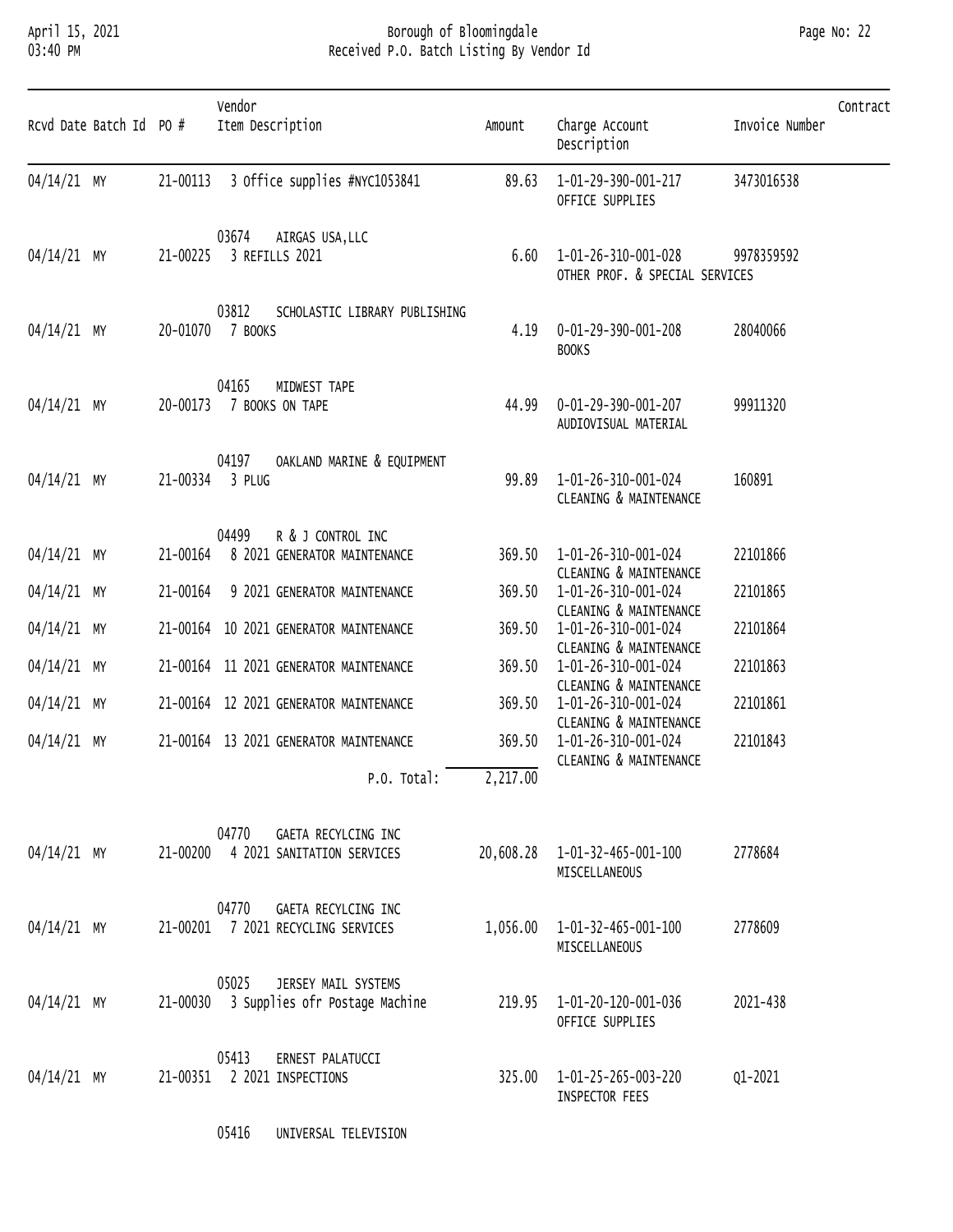# April 15, 2021 Borough of Bloomingdale Page No: 23 03:40 PM Received P.O. Batch Listing By Vendor Id

| Rcvd Date Batch Id PO # |                            | Vendor<br>Item Description     |                                                        | Amount              | Charge Account<br>Description                         | Invoice Number  | Contract |
|-------------------------|----------------------------|--------------------------------|--------------------------------------------------------|---------------------|-------------------------------------------------------|-----------------|----------|
| 04/14/21 MY             |                            |                                | 21-00184 1 TRAFFIC ESCROW REFUND                       | 200.00              | T-19-56-106-001-154<br>UNIVERSAL STUDIOS              |                 |          |
| 04/14/21 MY             | 21-00363                   | 05459                          | BLAIRSTOWN COUNTRY FLORIST<br>1 FRUIT & GOURMET BASKET | 200.00              | 1-01-20-110-001-022<br>MAYOR & COUNCIL EXPENSES       | $4 - 6 - 21$    |          |
|                         |                            |                                | Total for Batch: MY                                    | 67,362.72           |                                                       |                 |          |
| $04/14/21$ SG           | 20-00560                   | 00055                          | WILLIAM ALEXANDER<br>2 2020 refund for midicare        | 2,428.80            | 0-01-23-220-001-100<br>Employee Group Insurance       | JAN-DEC 2020    |          |
| $04/14/21$ SG           |                            | 00055                          | WILLIAM ALEXANDER<br>21-00065 2 2021 medicare refund   | 623.70              | 1-01-23-220-001-100<br>Employee Group Insurance       | JAN-MARCH 2021  |          |
| $04/14/21$ SG           |                            | 02333<br>21-00403 1 note sale  | WILENTZ ATTORNEY AT LAW                                | 8,010.47            | 0-01-20-155-001-028<br>OTHER PROF. & SPECIAL SERVICES | 163945.006      |          |
| $04/14/21$ SG           |                            | 03844<br>21-00404 1 workshirts | ALBERT GALLAGHER<br>Total for Batch: SG                | 169.95<br>11,232.92 | 1-01-26-290-001-043<br>UNIFORMS                       | 114235490997874 |          |
|                         | Total for Date: $04/14/21$ |                                | Total for All Batches:                                 | 78,595.64           |                                                       |                 |          |
| 04/15/21 MY             | 21-00353                   | 03660                          | SIGN A RAMA<br>1 BANNER DATE UPDATE EVENTS             | 162.50              | 1-01-30-420-001-100                                   | INV-1233        |          |
|                         |                            |                                | Total for Batch: MY                                    | 162.50              | MISCELLANEOUS EXPENSE                                 |                 |          |
|                         | Total for Date: 04/15/21   |                                | Total for All Batches:                                 | 162.50              |                                                       |                 |          |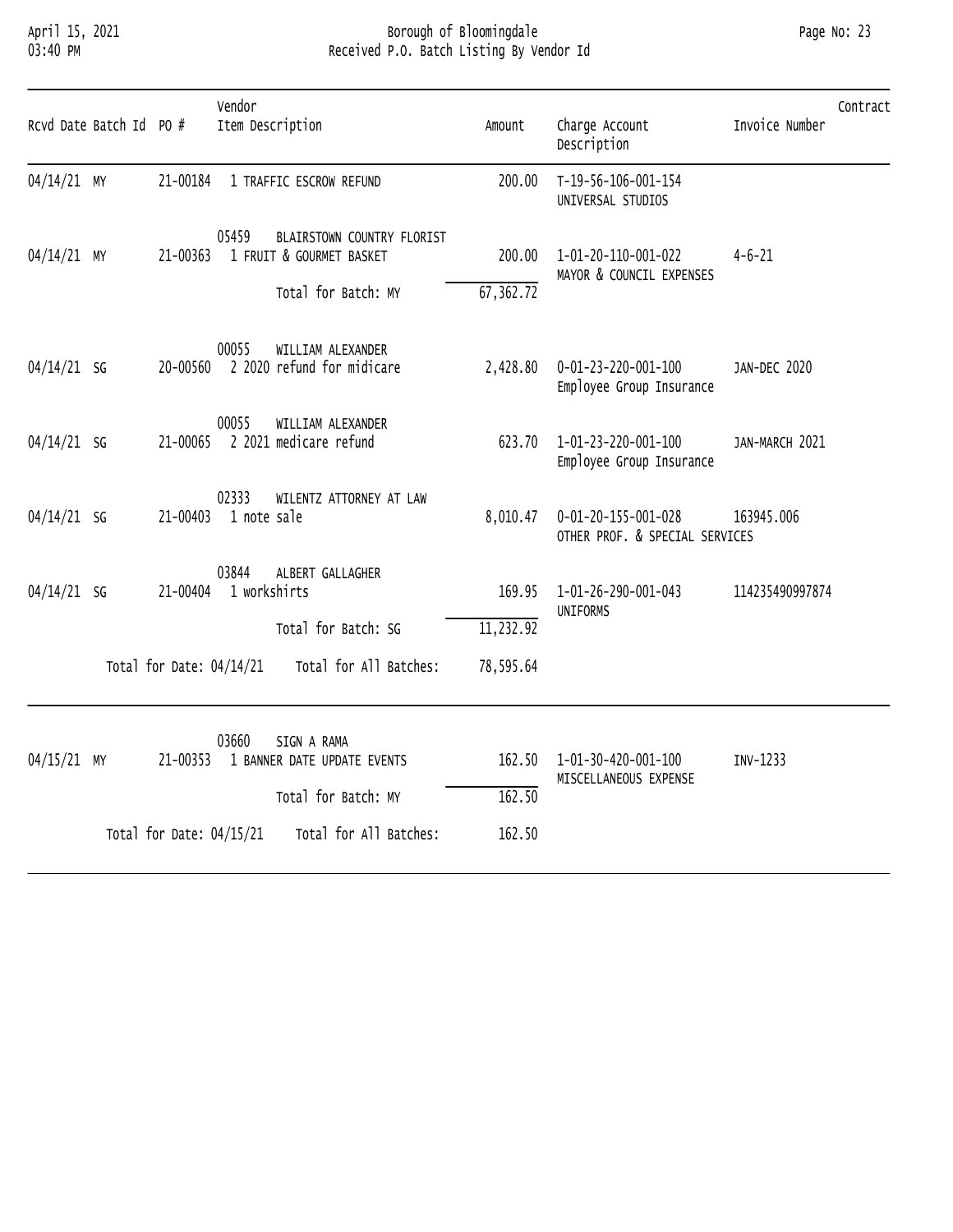|                       | Batch Id | Batch Total               |
|-----------------------|----------|---------------------------|
| Total for Batch: MY   |          | 2, 113, 082. 21           |
|                       |          |                           |
| Total for Batch: SG   |          | 48,579.14                 |
| Total Of All Batches: |          | $\overline{2,161,661.35}$ |